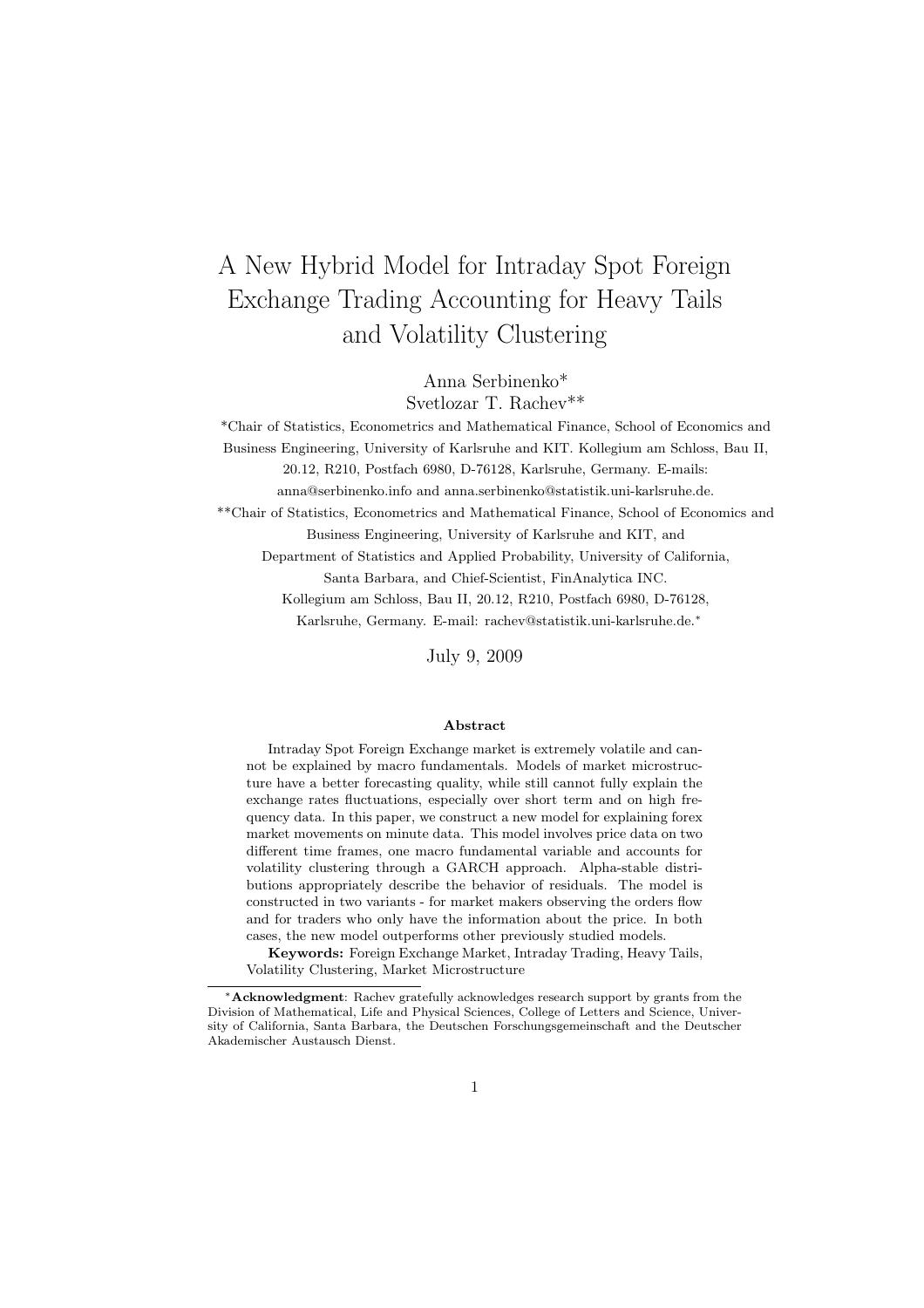# Introduction

Foreign exchange market is different from other financial markets in many respects and specific models are developed to describes its behavior. By definition, there are no insiders or particularly informed traders on forex. The exchange rate movements are theoretically defined by a relative state of two countries' economies, but macro based model still largely fail to explain short term price movements on forex. Model of market microstructure generally do slightly better, while still have low forecasting quality on high frequency data.

The present research develops a new hybrid model based on market microstructure, but also involving a macro fundamental as an explanatory variable. The model uses price data on two different time frames to account for both recent changes and longer term trends. The model uses GARCH approach to mind volatility clustering, and alpha-stable distributions explain the heavytailed behavior of residuals. The model is constructed in two versions, one for market makers having information about the order flow, another is for traders only observing price movements. Both models outperform previously studied macro, micro and hybrid models.

The remainder of the paper is organized as follows. The section 1 gives an overview of models for market microstructure. Section 2 describes previous attempts to construct a hybrid model. Section 3 presents and tests the new proposed model. Section 4 concludes.

# 1 Models of the Spot Foreign Exchange Market Microstructure

Micro-based models attempt to describe the behavior of the market, discover laws of its functioning, short-term reactions. As this analysis is based on early signs and leading indications, it is closer to technical analysis on one side and is more used for short term trades. It is for instance not uncommon to have a long term bullish trend on the market, confirmed by fundamental analysis of macroeconomic variables, while many investors and traders take advantage of short term downturns on the market, forecasted based on technical analysis and short term market movements. As a consequence, this type of analysis is the most used for intraday trading.

#### 1.1 Orders Flow Model

Evans and Lyons [6] concentrate on the orders flow. They assume that it contains information on relevant fundamentals for two reasons:

• Traders who aim making profit on the foreign exchange market initiate trades when they believe they have information they can take advantage of, and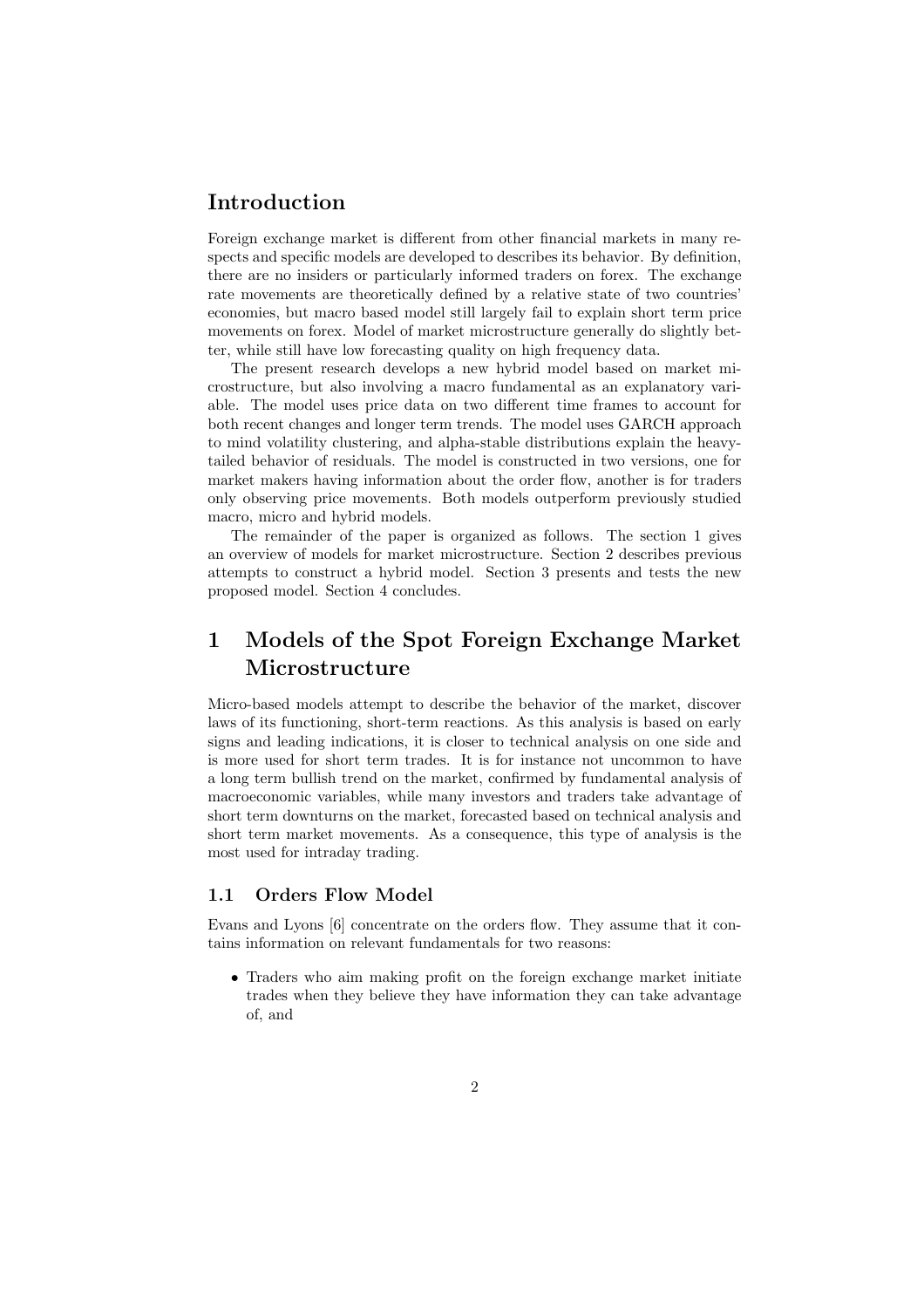• Market participants who cover their other activity through forex market operations, all together, represent the current state and direction of economy.

Note that it is crucial to take into account the *signed* orders flow, rather than unsigned. Imagine a trader approaching a market maker to sell 10 lots of EUR vs. USD. Another trader comes in the same time with a request to buy 20 lots of EUR vs. USD. The unsigned order flow merely indicates that the volume of transactions reached 30 lots. The signed order flow however, will be  $-10 + 20$ , which gives +10 as an outcome, and provides the valuable information to the market maker that the market expects a rise of the price.

The relevant expectation (that of the market maker):

$$
s_t = (1 - b) \sum_{i=0}^{\infty} b^i E_t^m f_{t+i},
$$
\n(1)

where  $E_t^m$  is the expectation conditioned on market makers' information at the start of period  $t$  - this difference is crucial, as micro-based models attempt to explain the process of incorporation of available information into prices. In practice, the one estimates the model consisting in two independently estimated equations:

$$
\Delta s_{t+1} = b + ax_t^{AGG} + e_{t+1} \tag{2}
$$

and

$$
\triangle s_{t+1} = b + \sum_{j=1}^{6} a_j x_{j,t}^{DIS} + e_{t+1}, \tag{3}
$$

where

- $x_t^{AGG}$  is aggregated order flow from six last periods of time,
- $x_{j,t}^{DIS}$  is the order flow from segment j.

The first equation estimates the forecasting power of the aggregated flow, then the second detects the input of each of the disaggregated flow individually.

Evans and Lyons [6] compare the true, ex-ante forecasting performance of a micro-based model against both a standard macro model and a random walk. The forecasting is examines for a short term period, one day to one month. Over 3 years of testing, it is shown that the micro-based model consistently outperform both random walk and the macromodel. This does not imply that past macro analysis has overlooked key fundamentals: finding consistent with exchange rate being driven by standard fundamentals.

An important reserve to be put on this models is whether the actual demand of the market is adequately reflected by the order flow. It is not uncommon to have a situation when there is an actual demand, but there is no transaction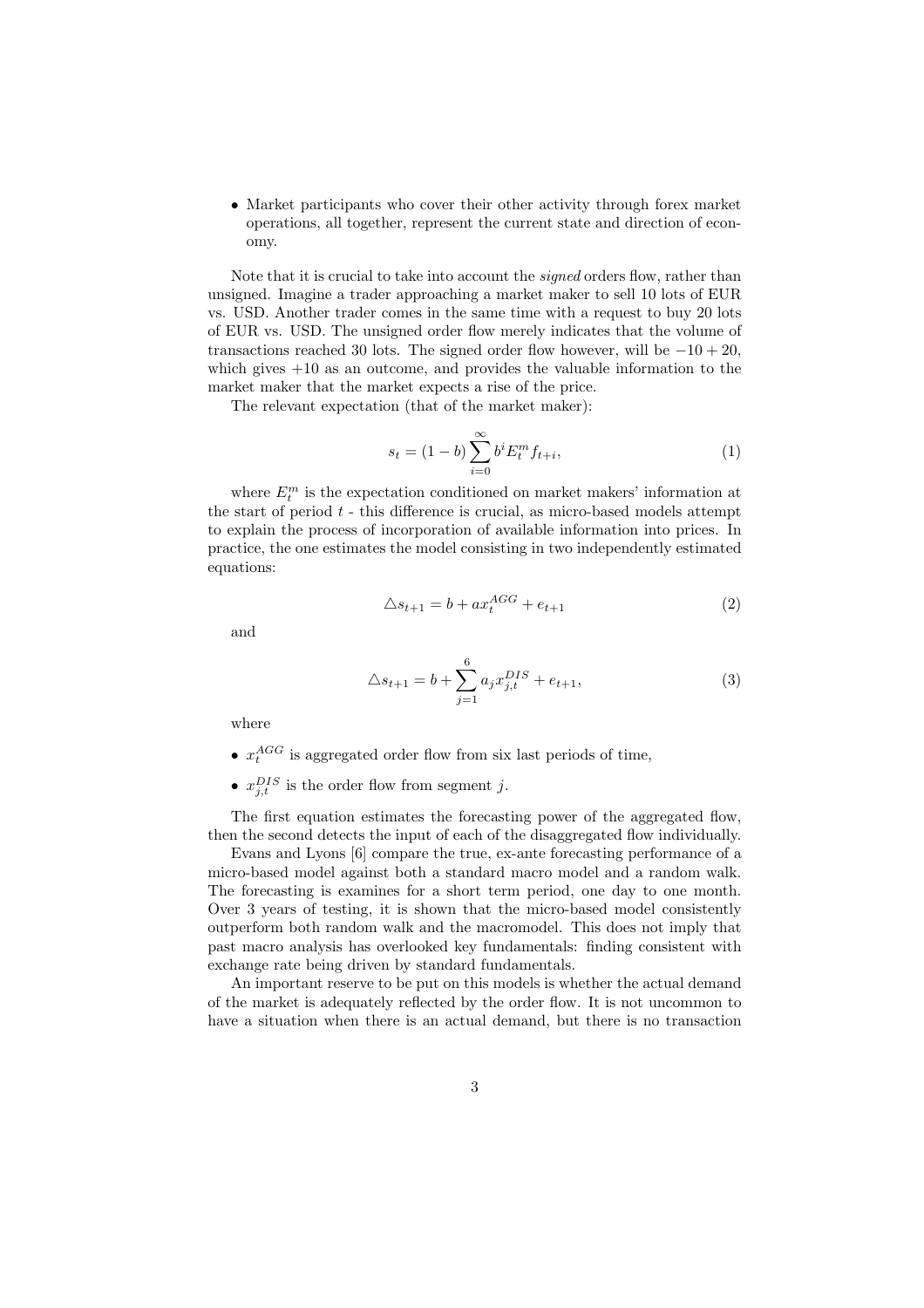generated due to eventual limits on credit lines, trading hours or technical limitations or issues.

One should also analyze of any type of transactions are equally informative and important for the price formation. The aggregated order flow may come from many small traders each of which has its own source of information and beliefs about the market. This same net position can be generated by one transaction of an institutional client or a small bank - his source of information may be more reliable on one side, but if it is erroneous, it will generate a more important distortion on price than that serving retail clients.

Also, an important question to ask, whenever market makers know the identity of their clients, is whether orders flow generated by corporations, financial institutional and banks are more susceptible to influence the market makers perception of the market and thus the price formation.

The last remark is related to the type of orders received by the market makers. There are two types of orders: market order with immediate execution and pending orders - revocable or irrevocable, with or without expiration date, with a prespecified non market price at which the order is placed if the market hits the target price before the order expired. While it is that the first type of orders should be taken into account, the answer is less obvious for the pending orders. Should they be taken into account at all? On one side they do reflect the traders' expectation regarding future prices and even provide more details in the form of a target price. On the other hand, especially if pending orders can be revoked without financial penalty, these belief's of traders are not backed by real money and may simply reflect an attempt of an arbitrage strategy trying to catch the price "just in case". If the answer on the first question is still positive and pending orders should be taken into account, an important timing question arises - at which moment these positions have an actual influence on the market? Does it happen in the moment when the position is placed and the information about it is already available to the market maker? Or this order should rather be incorporated in the order flow in the moment of its activation when a trader commits real money into the operation? The answer on this second question has more influence if pending orders are allowed to stay active for longer time periods, eventually several days or even longer.

## 1.2 Evidence of Orders Flow Model on the Modern Foreign Exchange Market

To test the model described in the previous section, we take data from the foreign exchange market for the period from 1st March 2009 till 31st May 2009. The data reflects the volume of trades going through the dealing desk of a market maker. For each day of trades, there following data is analyzed:

- 1. Total number of lots of each currency pair bought by traders through the company,
- 2. Total number of lots of each currency pair sold by traders through the company,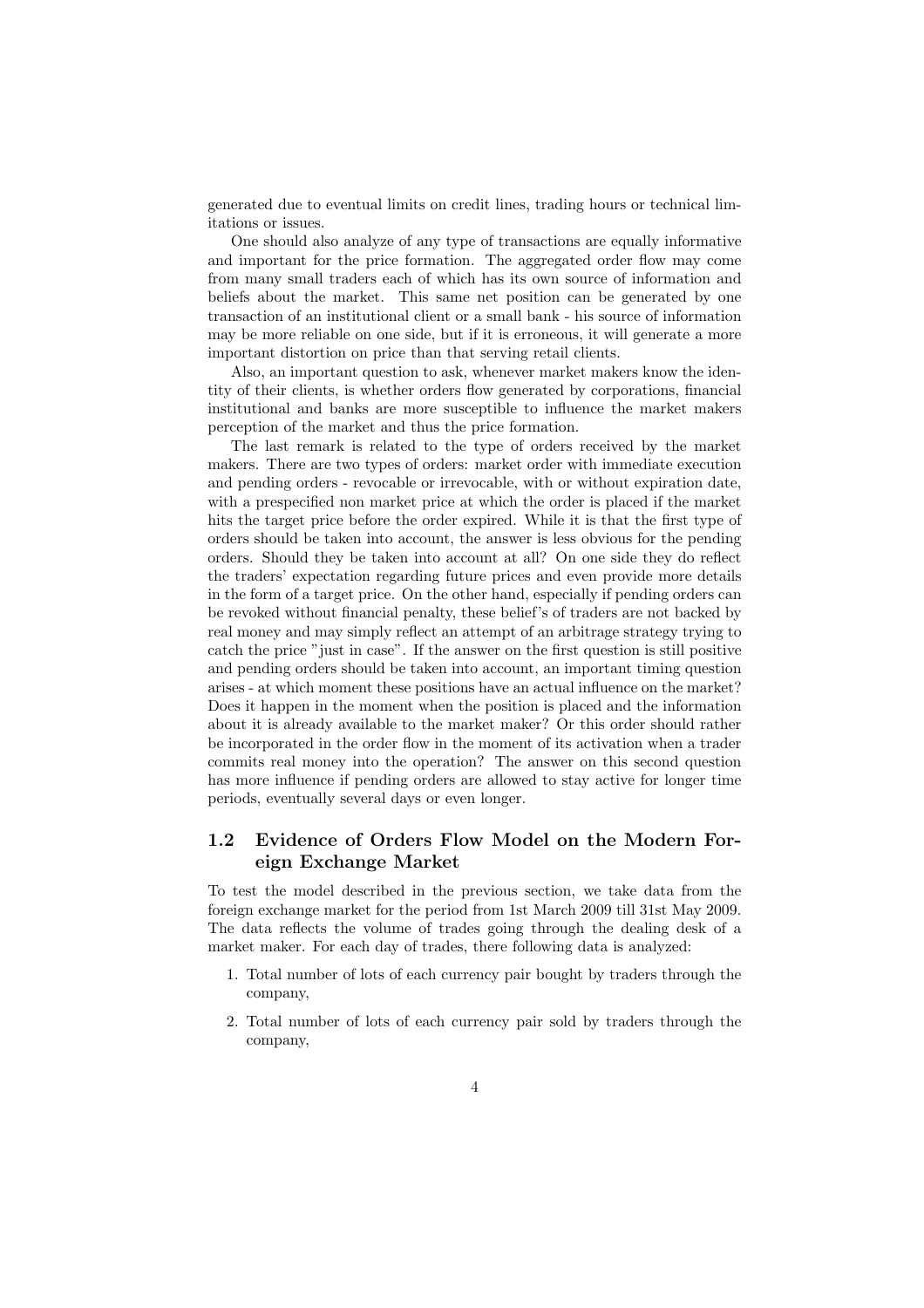3. Average price (quote) of the currency pair for each trading day, calculated as  $\frac{Open+High+Low+Close}{4}$ .

The analysis was done for seventy available currency pairs. The trades are taken from a sample with trading hours weekly from Sunday 23.00 till Friday 23.00. For the daily data, Sunday evening data was merged with Monday data, this providing 25 hours of trading information for Mondays and 23 hours of trading for Fridays.

Figure 1 shows the plots of daily exchange rate variations vs. scaled order flow of a market maker.

Several currency pairs were omitted in the experiment due to lack of regular data. We assume that the current order flow t is already known to the market maker. We also suspect the volatility clustering, i.e. current change in price depends on previous changes in price. We thus estimate the improved model 4 for the remaining currency pairs.

$$
\triangle s_{t+1} = b + \sum_{j=0}^{6} a_j x_{j,t}^{DIS} + \sum_{j=0}^{6} c_j \triangle s_{t-j} + e_{t+1},
$$
\n(4)

The estimation process was iterative, whenever a coefficient was not significative, the corresponding variable was eliminated. The  $R^2$  for the estimated models are given in the table 1 for each currency pair.

As can be observed, the orders flow model have decent explanatory power of price changes of actively traded currency pairs. It will be thus admitted as basic model for further exploration. Its step-by-step analysis is presented below.

Comparison with random walk. We want to know if the suggested model is any better than a simple random walk. We estimate the equation 5.

$$
\Delta s_t = a_0 + e_t,\tag{5}
$$

where  $e_t \sim N(\mu, \sigma)$ . The results of this calculation are have shown  $R^2$  at zero for all the currency pairs without exception. In other words, the suggested orders flow model outperforms the random walk approximation, in average by 15.9% taking into account the currency pairs for which an appropriate orders flow model was found.

In-sample and out-of-sample data. Orders flow model estimated for the period 1st March 2009 till 31st May 2009 is now applied to out of sample daily data from 1st June 2009 till 15th June 2009.  $R^2$  for in-sample and out-of-sample data are compared in the table 2.

As can be observed, for those cases where the model could explain the outof-sample variations, the  $R^2$  was well comparable for the in-sample data.

High-frequency data. As our primary purpose is to build a model for intraday trading, higher frequency data is to be analyzed. The same procedure as described above, is now applied to hourly and minute-by-minute data over the same three month period of time. For the hourly data, last 6 periods are taken into account in the model. The number of past periods is increased to 30 for the minute-by-minute data. For each model, variables with non significant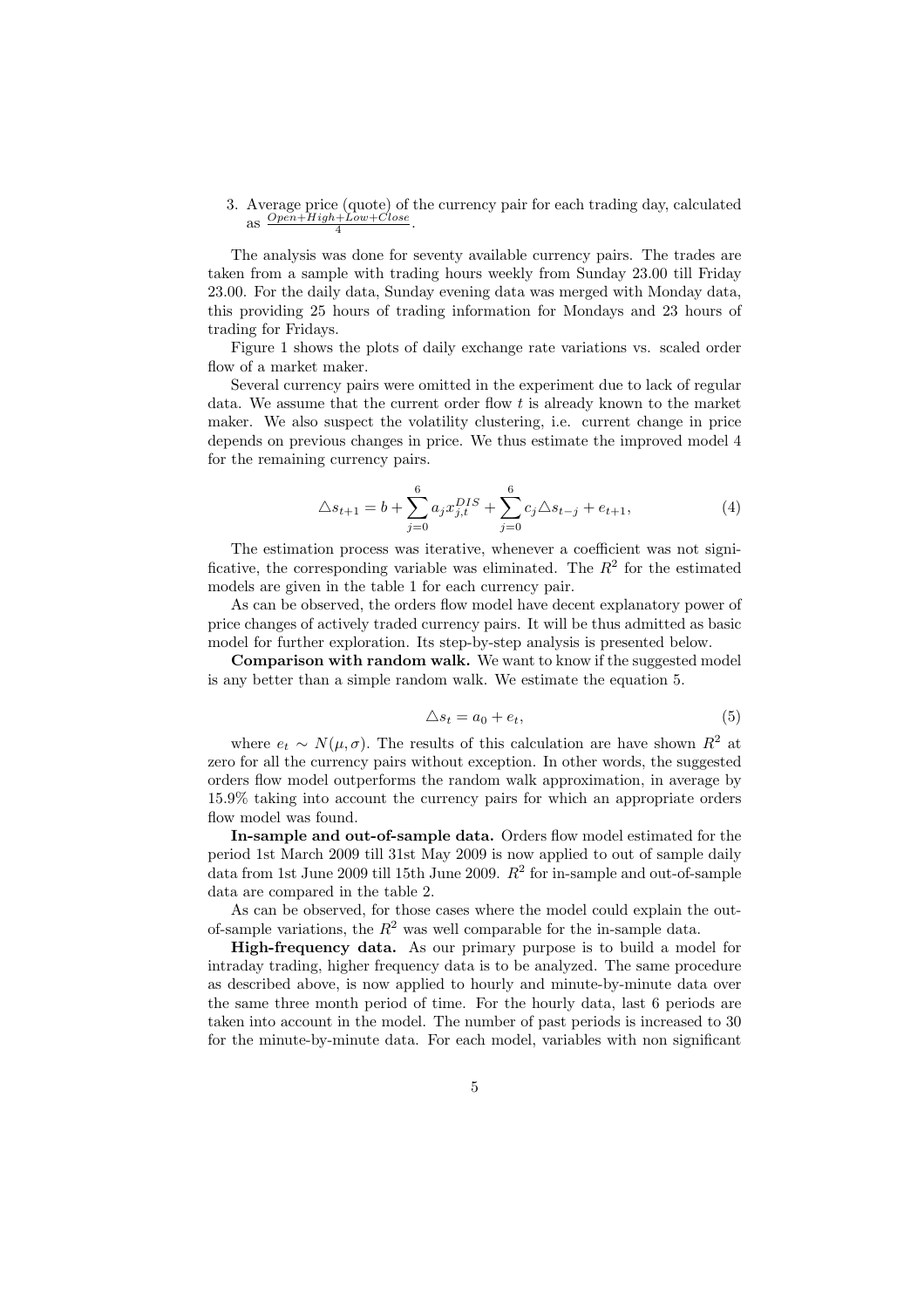

Figure 1: Daily exchange rate variations vs. orders flow.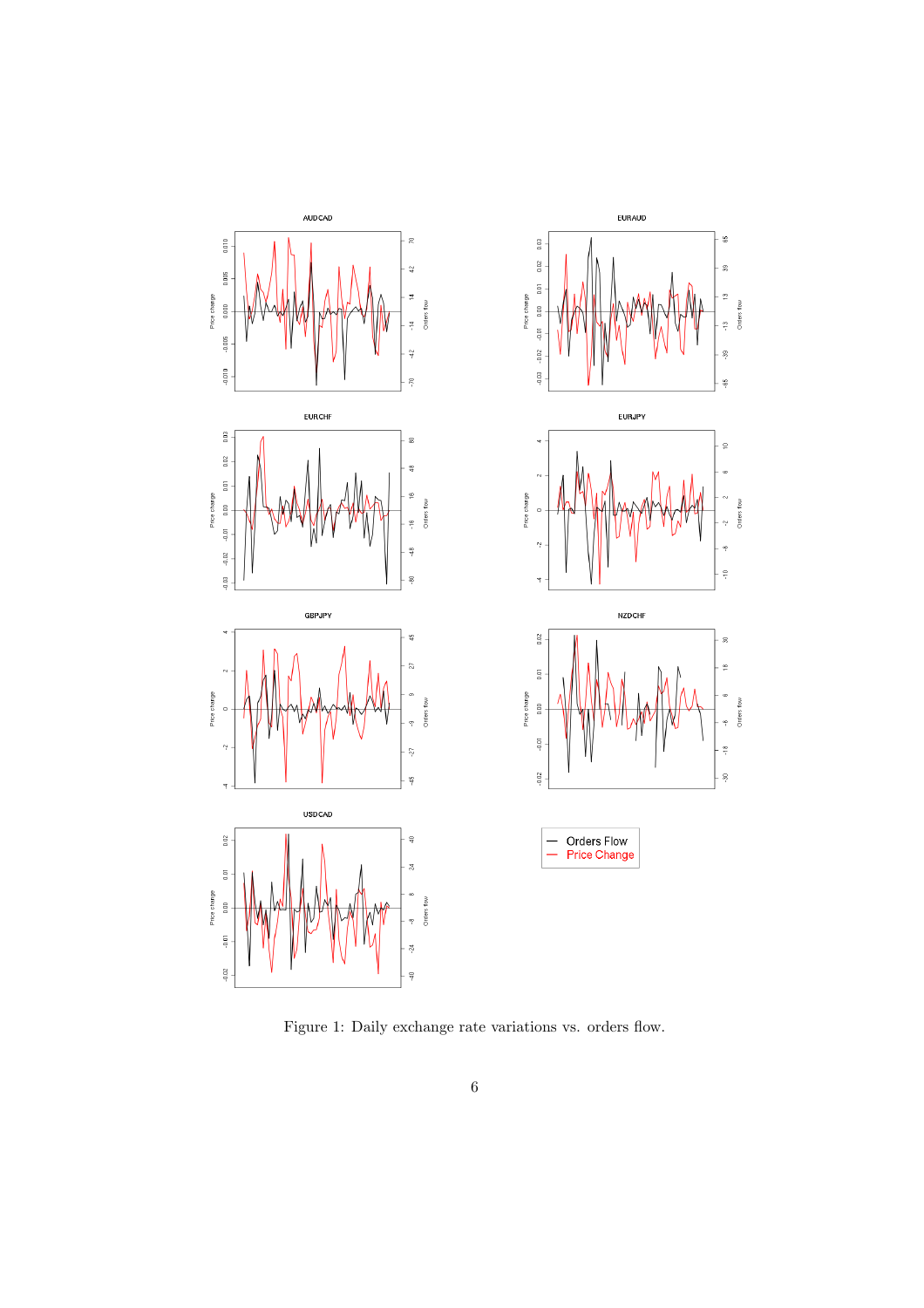| Currency      | $R^2, \, \%$ | Currency      | $\overline{R^2, \, \%}$ |
|---------------|--------------|---------------|-------------------------|
| pair          |              | pair          |                         |
| <b>AUDCAD</b> | 20.24        | <b>EURZAR</b> | 33.87                   |
| AUDCHF        | 45.55        | <b>GBPAUD</b> | 35.84                   |
| <b>AUDJPY</b> | 25.69        | <b>GBPCAD</b> | 25.89                   |
| AUDNZD        | 35.84        | <b>GBPCHF</b> | 43.89                   |
| <b>AUDUSD</b> | 24.69        | <b>GBPJPY</b> | 38.24                   |
| <b>CADCHF</b> | 29.24        | <b>GBPNZD</b> | 36.63                   |
| CADJPY        | 34.64        | <b>GBPUSD</b> | 45.56                   |
| <b>CHFJPY</b> | 25.15        | NOKJPY        | 46.96                   |
| <b>CHFSGD</b> | 43.62        | NZDCAD        | 29.79                   |
| EURAUD        | 15.95        | <b>NZDCHF</b> | 37.22                   |
| EURCAD        | 19.66        | NZDJPY        | 23.39                   |
| <b>EURCHF</b> | 45.21        | NZDUSD        | 28.63                   |
| <b>EURGBP</b> | 35.31        | USDCAD        | 31.23                   |
| <b>EURJPY</b> | 29.22        | <b>USDCHF</b> | 32.95                   |
| <b>EURNZD</b> | 25.44        | <b>USDJPY</b> | 29.48                   |
| <b>EURSGD</b> | 36.88        | <b>USDTRY</b> | 40.17                   |
| <b>EURTRY</b> | 27.48        | USDZAR        | 64.26                   |
| <b>EURUSD</b> | 43.53        |               |                         |

Table 1:  $R^2$  of the Orders Flow model estimated on daily data.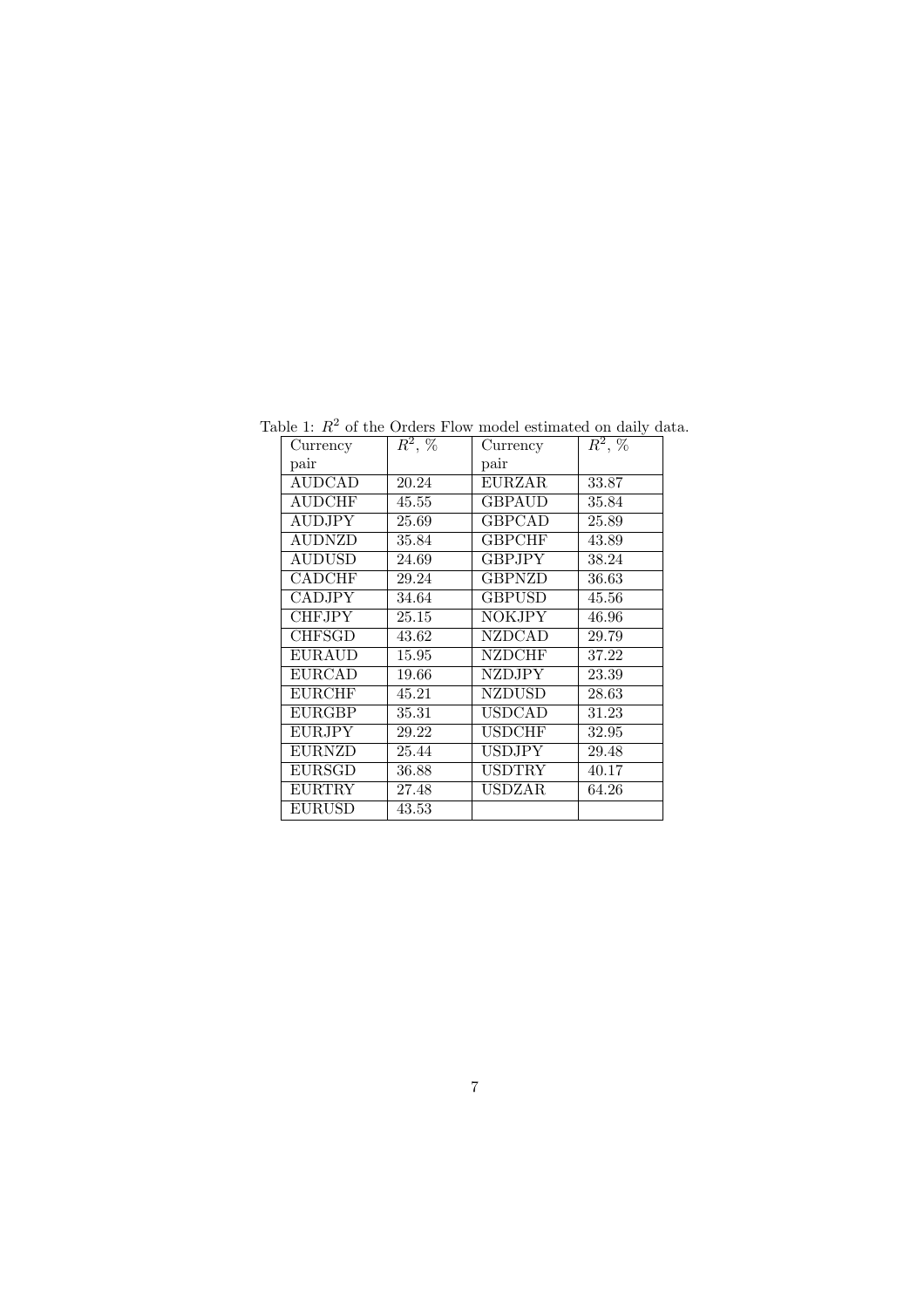| Currency      | In-sample | $Out-of-$ | Currency      | In-sample | Out-of-  |
|---------------|-----------|-----------|---------------|-----------|----------|
| pair          |           | sample    | pair          |           | sample   |
| <b>AUDCAD</b> | 20.24     | 32.59     | <b>EURZAR</b> | 33.87     | 12.13    |
| <b>AUDCHF</b> | 45.55     | $\Omega$  | <b>GBPAUD</b> | 35.84     | $\theta$ |
| AUDJPY        | 25.69     | 14.60     | <b>GBPCAD</b> | 25.89     | $\theta$ |
| <b>AUDNZD</b> | 35.84     | $\theta$  | <b>GBPCHF</b> | 43.89     | 34.64    |
| AUDUSD        | 24.69     | 4.66      | <b>GBPJPY</b> | 38.24     | 41.32    |
| CADCHF        | 29.24     | $\theta$  | <b>GBPNZD</b> | 36.63     | $\theta$ |
| CADJPY        | 34.64     | $\theta$  | <b>GBPUSD</b> | 45.56     | 41.93    |
| <b>CHFJPY</b> | 25.15     | $\theta$  | <b>NOKJPY</b> | 46.96     | $\Omega$ |
| <b>CHFSGD</b> | 43.62     | $\theta$  | <b>NZDCAD</b> | 29.79     | 3.21     |
| <b>EURAUD</b> | 15.95     | 9.18      | <b>NZDCHF</b> | 37.22     | 11.81    |
| <b>EURCAD</b> | 19.66     | $\theta$  | <b>NZDJPY</b> | 23.39     | $\theta$ |
| <b>EURCHF</b> | 45.21     | $\theta$  | <b>NZDUSD</b> | 28.63     | $\theta$ |
| <b>EURGBP</b> | 35.31     | 44.60     | <b>USDCAD</b> | 31.23     | $\theta$ |
| <b>EURJPY</b> | 29.22     | 16.90     | <b>USDCHF</b> | 32.95     | 39.28    |
| <b>EURNZD</b> | 25.44     | 16.61     | <b>USDJPY</b> | 29.48     | $\Omega$ |
| <b>EURSGD</b> | 36.88     | $\Omega$  | USDTRY        | 40.17     | 2.40     |
| <b>EURTRY</b> | 27.48     | $\theta$  | USDZAR        | 64.26     | $\theta$ |
| <b>EURUSD</b> | 43.53     | 1.34      |               |           |          |

Table 2:  $R^2$  of the Orders Flow model for in-sample and out-of-sample data.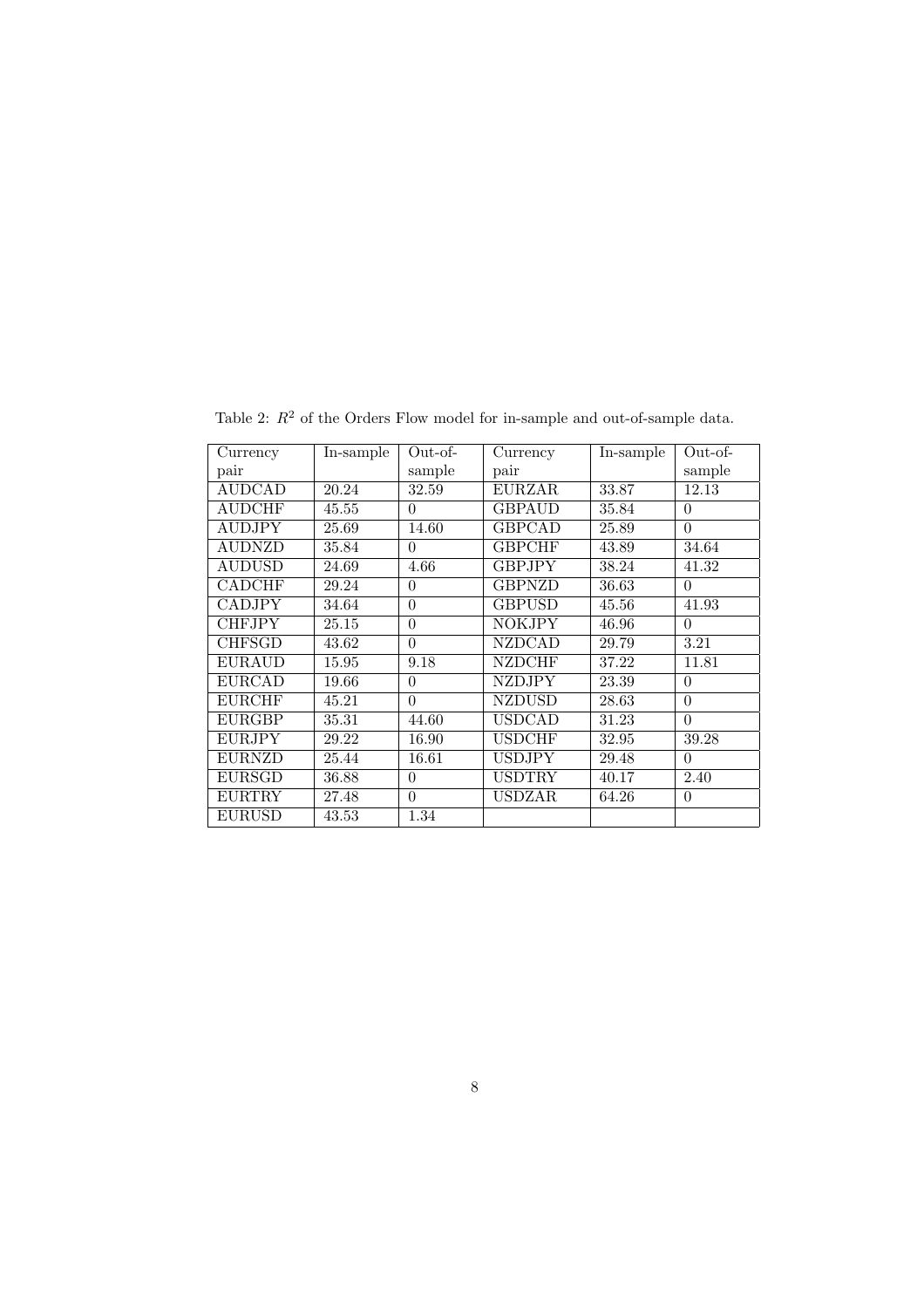| Currency      | Daily         | Hourly | Minute | Currency      | Daily | Hourly | Minute         |
|---------------|---------------|--------|--------|---------------|-------|--------|----------------|
| pair          | $_{\rm data}$ | data   | data   | pair          | data  | data   | data           |
| <b>AUDCAD</b> | 20.24         | 18.49  | 10.41  | EURZAR        | 33.87 | 4.09   |                |
| <b>AUDCHF</b> | 45.55         | 21.91  | 11.56  | <b>GBPAUD</b> | 35.84 | 19.18  | 15.37          |
| <b>AUDJPY</b> | 25.69         | 20.79  | 19.06  | <b>GBPCAD</b> | 25.89 | 18.49  | 14.60          |
| AUDNZD        | 35.84         | 18.27  | 7.21   | <b>GBPCHF</b> | 43.89 | 27.63  | 16.84          |
| AUDUSD        | 24.69         | 20.83  | 15.18  | GBPJPY        | 38.24 | 20.90  | 22.35          |
| <b>CADCHF</b> | 29.24         | 21.82  | 9.82   | <b>GBPNZD</b> | 36.63 | 22.33  |                |
| CADJPY        | 34.64         | 22.34  | 16.9   | <b>GBPUSD</b> | 45.56 | 21.36  | 19.31          |
| <b>CHFJPY</b> | 25.15         | 22.71  | 15.88  | <b>NOKJPY</b> | 46.96 | 9.60   | $\blacksquare$ |
| <b>CHFSGD</b> | 43.62         | 19.89  | 9.96   | <b>NZDCAD</b> | 29.79 | 19.75  | 6.16           |
| <b>EURAUD</b> | 15.95         | 21.09  | 15.07  | <b>NZDCHF</b> | 37.22 | 22.08  | 7.57           |
| <b>EURCAD</b> | 19.66         | 19.94  | 12.10  | NZDJPY        | 23.39 | 22.24  | 14.57          |
| <b>EURCHF</b> | 45.21         | 26.80  | 8.71   | NZDUSD        | 28.63 | 22.46  | 9.64           |
| <b>EURGBP</b> | 35.31         | 24.80  | 12.93  | <b>USDCAD</b> | 31.23 | 22.77  | 11.26          |
| <b>EURJPY</b> | 29.22         | 22.49  | 21.38  | <b>USDCHF</b> | 32.95 | 43.59  | 10.47          |
| <b>EURNZD</b> | 25.44         | 22.54  | 11.18  | USDJPY        | 29.48 | 22.44  | 11.42          |
| <b>EURSGD</b> | 36.88         | 4.98   | 14.29  | USDTRY        | 40.17 | 19.76  |                |
| <b>EURTRY</b> | 27.48         | 24.27  |        | USDZAR        | 64.26 | 4.22   | 1.79           |
| <b>EURUSD</b> | 43.53         | 15.24  | 14.40  |               |       |        |                |

Table 3:  $R^2$  of the Orders Flow model for daily, hourly and minute-by-minute data.

coefficients are iteratively removed. The calculated  $R^2$  are shown in the table 3.

The results obtained at this step are indeed interesting. As can be observed, the coefficient of determination steadily declines as the frequency of the data increases.

Analyzing the residuals. For each equation, we now calculate the series of residuals and approximate the distribution of these series

- first by normal distribution,
- then by alpha-stable distribution.

Several residual patterns and their estimated distributions are presented on the figures 2.

To evaluate quantitatively, which distribution is more appropriate to describe the data, we will use the Integral of difference [12].

$$
I = \frac{1}{2} \int_{-\infty}^{\infty} |f_{X,e}(x) - f_{X,th}(x)| dx,
$$
\n(6)

where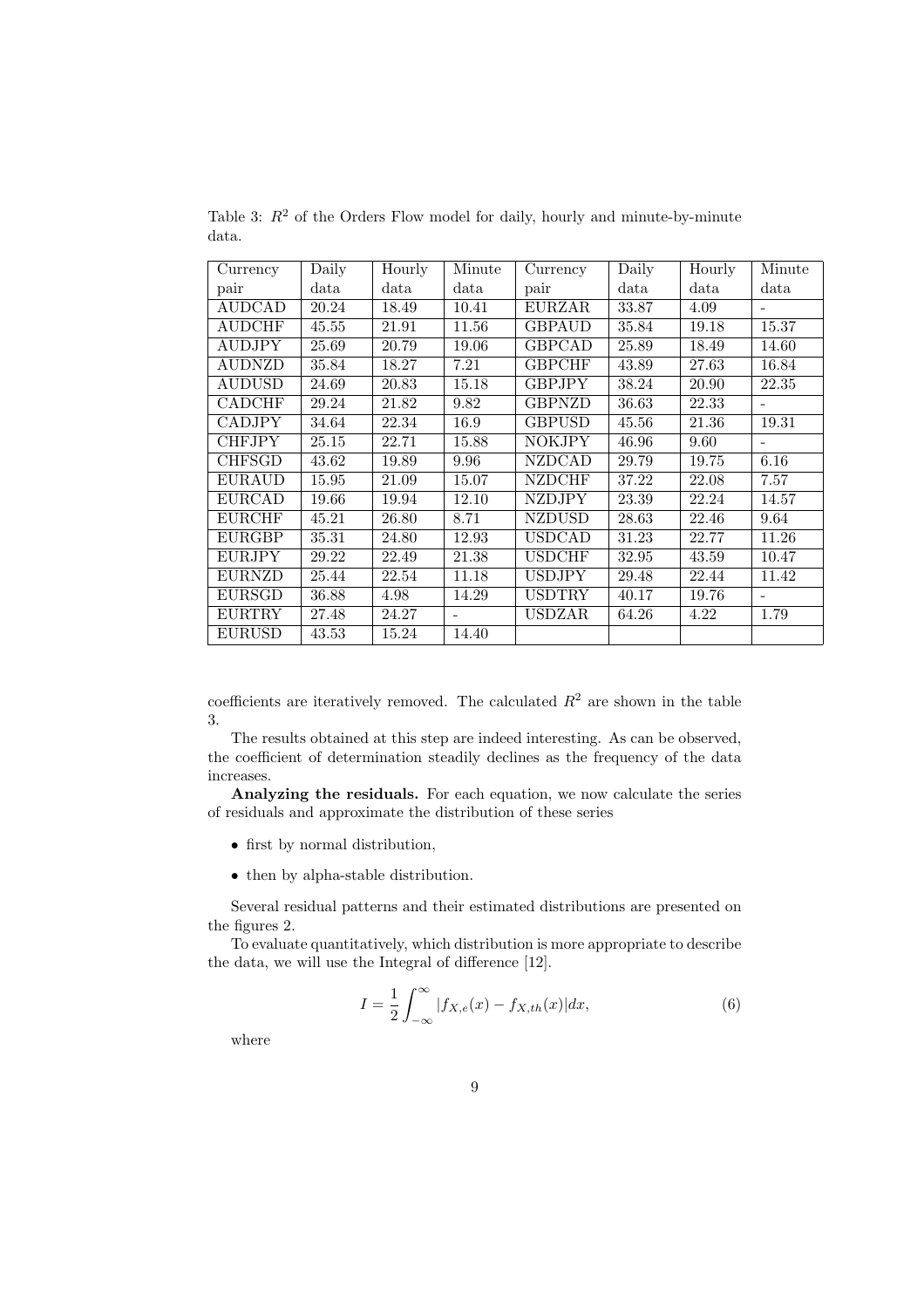

Figure 2: Empirical distribution functions (input) and their approximations with normal and alpha-stable distributions.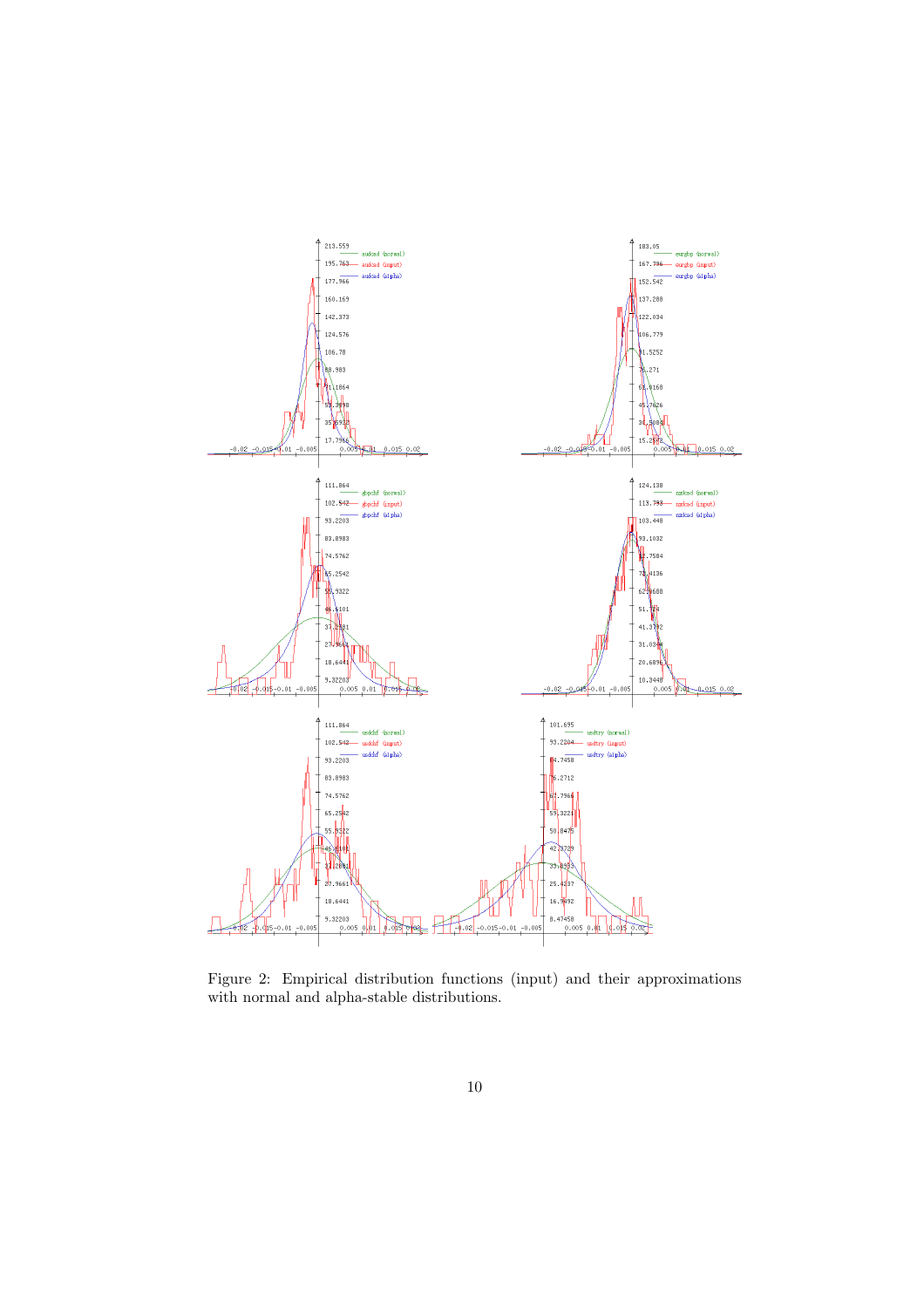- $f_{X,e}$  is the empirical frequency,
- $f_{X,th}$  is the estimated, theoretical, probability distribution function.

This integral is always  $0 \leq I \leq 1$  and can be interpreted as a part of the residuals' behavior, unexplained by the suggested distribution. In our particular case, we calculate

$$
I_n = \frac{1}{2} \int_{-\infty}^{\infty} |f_{X,e}(x) - f_{X,normal}(x)| dx \tag{7}
$$

$$
I_{\alpha} = \frac{1}{2} \int_{-\infty}^{\infty} |f_{X,e}(x) - f_{X,\alpha-stable}(x)| dx
$$
\n(8)

The table 4 shows the values the integrals 7 and 8, for each currency pair, as well as the residuals distribution selected on the basis of this calculation.

As can be observed, for all series with no exceptions, the  $\alpha$ -stable distribution described the behavior of residuals more appropriately than the respective normal distribution.

Institutional vs. retail traders. To test whether institutional investors are better informed than individual traders, or, better to say, if their expectations are taken into account more seriously by market makers, we re-estimate the model 2 separately for the following groups of traders:

- Big traders: balance on the trading account exceeding 1 000 000 USD or equivalent in another currency,
- Medium traders: trading balance between 200 000 and 999 999 USD or equivalent,
- Retail traders: trading balance below 199 999 USD.

The  $R<sup>2</sup>$  for each group of clients calculated on the minute data is presented in the table 5.

Observing the results, we conclude that the predicting power of the order flow does not change depending on the financial size of traders generating the this order flow.

Instant execution and pending orders. Finally, in all the previous analysis pending orders were not taken into account at all until they become an active order, e.g. until the trader commits real money into a position, following his estimations of the market evolution. However, pending orders themselves give additional information to the market makers about the price changes the trades expect.

We re-estimate the model on the minute data and two variant of order flow calculation:

- Initially used order flow of instant execution transactions,
- Alternative order flow of both instant execution and pending orders transactions.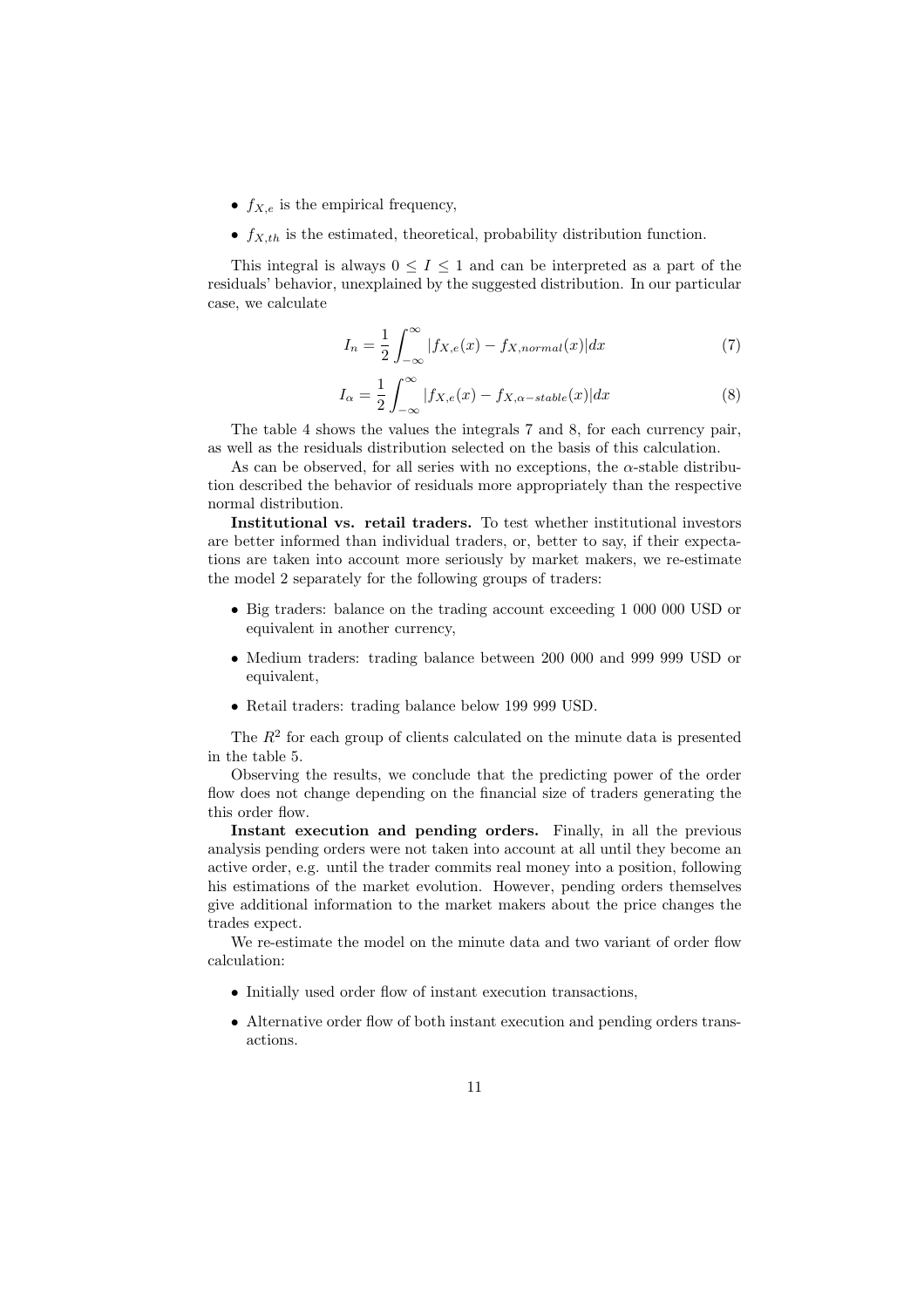| Currency      | Integral of difference |                  | Better res.                       |  |
|---------------|------------------------|------------------|-----------------------------------|--|
| pair          | Normal                 | $\alpha$ -stable | distr.                            |  |
| <b>AUDCAD</b> | 0.0814                 | 0.0448           | $\alpha$ -stable                  |  |
| <b>AUDCHF</b> | 0.0952                 | 0.0555           | $\alpha$ -stable                  |  |
| <b>AUDJPY</b> | 0.1108                 | 0.0776           | $\alpha$ -stable                  |  |
| <b>AUDNZD</b> | 0.0874                 | 0.0473           | $\alpha$ -stable                  |  |
| <b>AUDUSD</b> | 0.1063                 | 0.0545           | $\alpha$ -stable                  |  |
| <b>CADCHF</b> | 0.1193                 | 0.0519           | $\alpha$ -stable                  |  |
| <b>CADJPY</b> | 0.1222                 | 0.0783           | $\alpha$ -stable                  |  |
| <b>CHFJPY</b> | 0.1169                 | 0.0756           | $\alpha$ -stable                  |  |
| <b>CHFSGD</b> | 0.1206                 | 0.0484           | $\alpha$ -stable                  |  |
| <b>EURAUD</b> | 0.1033                 | 0.0413           | $\alpha$ -stable                  |  |
| <b>EURCAD</b> | 0.1096                 | 0.0462           | $\alpha$ -stable                  |  |
| <b>EURCHF</b> | 0.1947                 | 0.0468           | $\alpha$ -stable                  |  |
| <b>EURGBP</b> | 0.1399                 | 0.0426           | $\alpha$ -stable                  |  |
| <b>EURJPY</b> | 0.1304                 | 0.0855           | $\alpha$ -stable                  |  |
| <b>EURNZD</b> | 0.1286                 | 0.0504           | $\alpha$ -stable                  |  |
| <b>EURSGD</b> | 0.1075                 | 0.0472           | $\alpha$ -stable                  |  |
| <b>EURTRY</b> |                        |                  |                                   |  |
| <b>EURUSD</b> | 0.1481                 | 0.0540           | $\alpha$ -stable                  |  |
| <b>EURZAR</b> |                        |                  |                                   |  |
| <b>GBPAUD</b> | 0.0881                 | 0.0564           | $\alpha$ -stable                  |  |
| <b>GBPCAD</b> | 0.0986                 | 0.0508           | $\overline{\alpha\text{-stable}}$ |  |
| <b>GBPCHF</b> | 0.1342                 | 0.0426           | $\alpha$ -stable                  |  |
| <b>GBPJPY</b> | 0.1367                 | 0.0937           | $\alpha$ -stable                  |  |
| <b>GBPNZD</b> |                        |                  |                                   |  |
| <b>GBPUSD</b> | 0.1483                 | 0.0626           | $\alpha$ -stable                  |  |
| <b>NOKJPY</b> |                        | $\overline{a}$   |                                   |  |
| <b>NZDCAD</b> | 0.1888                 | 0.0554           | $\alpha$ -stable                  |  |
| <b>NZDCHF</b> | 0.1338                 | 0.0488           | $\alpha$ -stable                  |  |
| <b>NZDJPY</b> | 0.1252                 | 0.0803           | $\alpha$ -stable                  |  |
| <b>NZDUSD</b> | 0.1476                 | 0.0768           | $\alpha$ -stable                  |  |
| <b>USDCAD</b> | 0.1904                 | 0.0857           | $\alpha$ -stable                  |  |
| <b>USDCHF</b> | 0.1716                 | 0.0603           | $\alpha$ -stable                  |  |
| <b>USDJPY</b> | 0.1665                 | 0.0740           | $\alpha$ -stable                  |  |
| <b>USDTRY</b> |                        |                  |                                   |  |
| <b>USDZAR</b> | 0.4074                 | 0.2974           | $\alpha$ -stable                  |  |

Table 4: Comparison of normal and  $\alpha$ -stable residuals distribution estimation using the Integral of difference, for minute data.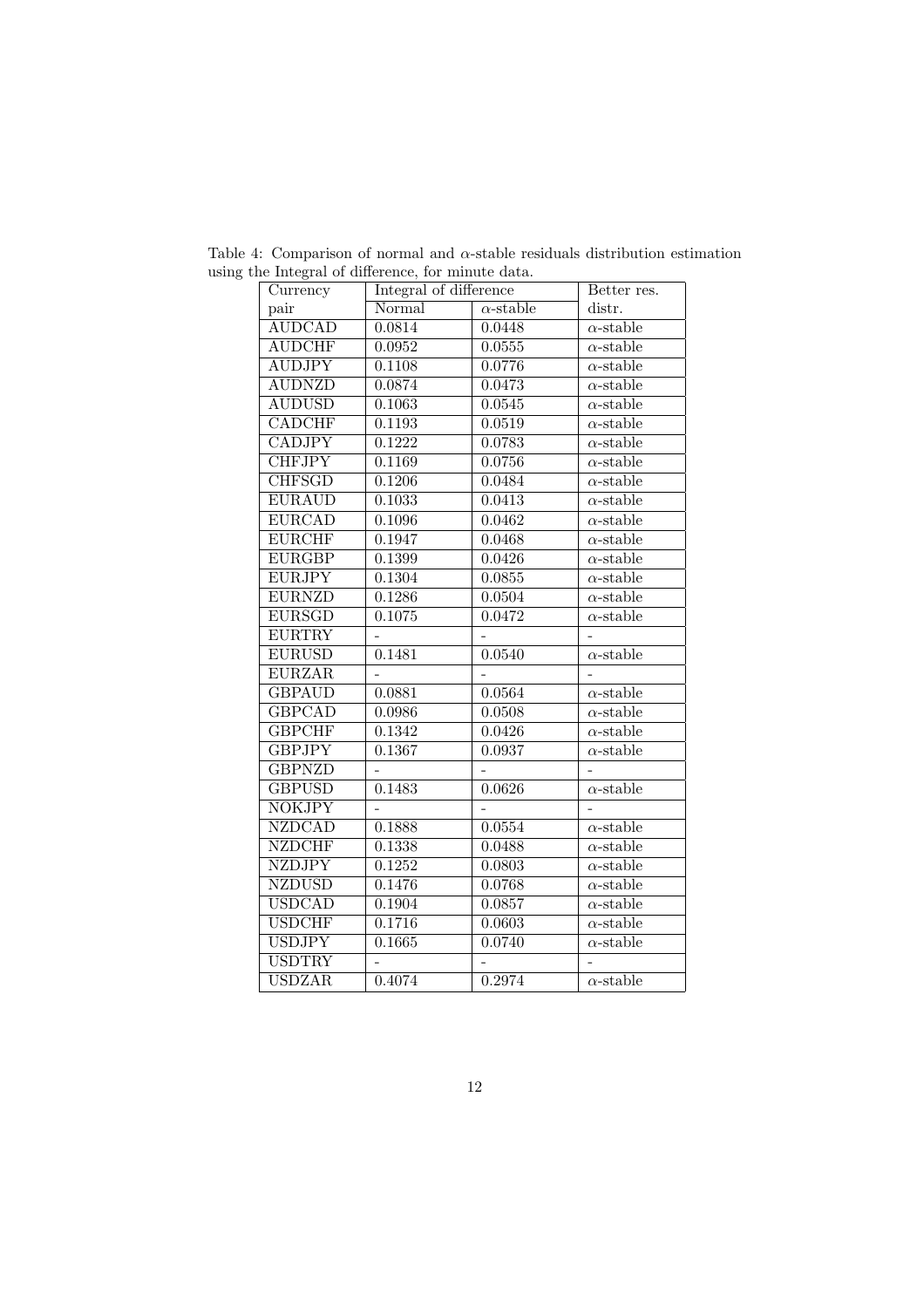Table 5:  $R^2$  (%) estimated for big, medium and retail clients, on the minuteby-minute data. "-" means transactions data is not available.

| Currency      | Big                      | Medium                   | Retail | Currency      | Big                      | Medium                   | Retail                   |
|---------------|--------------------------|--------------------------|--------|---------------|--------------------------|--------------------------|--------------------------|
| pair          |                          |                          |        | pair          |                          |                          |                          |
| <b>AUDCAD</b> | 10.35                    | 10.36                    | 10.42  | <b>EURZAR</b> | $\overline{\phantom{a}}$ | $\overline{\phantom{a}}$ | $\overline{\phantom{a}}$ |
| <b>AUDCHF</b> | 11.55                    | 11.55                    | 11.56  | GBPAUD        | 15.39                    | 15.40                    | 15.38                    |
| AUDJPY        | 19.05                    | 19.03                    | 19.06  | GBPCAD        | 14.53                    | 14.57                    | 14.60                    |
| AUDNZD        | 7.24                     | 7.19                     | 7.21   | <b>GBPCHF</b> | 16.79                    | 16.86                    | 16.83                    |
| AUDUSD        | 15.20                    | 15.20                    | 15.19  | <b>GBPJPY</b> | 22.35                    | 22.34                    | 22.36                    |
| <b>CADCHF</b> | 9.83                     | 9.81                     | 9.82   | <b>GBPNZD</b> |                          | $\overline{a}$           |                          |
| CADJPY        | 16.90                    | 16.90                    | 16.90  | <b>GBPUSD</b> | 19.27                    | 19.29                    | 19.31                    |
| <b>CHFJPY</b> | 15.89                    | 15.89                    | 16.89  | <b>NOKJPY</b> | $\overline{a}$           | $\overline{a}$           | $\overline{a}$           |
| <b>CHFSGD</b> | $\blacksquare$           | 9.93                     | 9.95   | <b>NZDCAD</b> | 6.10                     | 6.14                     | 6.16                     |
| EURAUD        | $\overline{\phantom{a}}$ | 15.05                    | 15.09  | <b>NZDCHF</b> | 7.51                     | $\overline{\phantom{a}}$ | 7.57                     |
| EURCAD        | 12.10                    | 12.07                    | 12.10  | <b>NZDJPY</b> | 14.56                    | 14.58                    | 14.57                    |
| <b>EURCHF</b> | 8.72                     | 8.71                     | 8.69   | <b>NZDUSD</b> | 9.63                     | 9.71                     | 9.62                     |
| EURGBP        | 12.92                    | 12.90                    | 12.93  | USDCAD        | 11.26                    | 11.29                    | 11.26                    |
| EURJPY        | 21.34                    | 21.34                    | 12.38  | <b>USDCHF</b> | 10.56                    | 10.45                    | 10.46                    |
| EURNZD        | 11.18                    | 11.17                    | 11.18  | USDJPY        | 11.48                    | 11.43                    | 11.42                    |
| <b>EURSGD</b> | ÷.                       | $\overline{\phantom{a}}$ | 14.29  | USDTRY        |                          | $\overline{a}$           | $\blacksquare$           |
| <b>EURTRY</b> | $\sim$                   | $\overline{\phantom{0}}$ |        | USDZAR        | $\overline{\phantom{a}}$ | 1.81                     | 1.79                     |
| <b>EURUSD</b> | 14.17                    | 15.09                    | 14.40  |               |                          |                          |                          |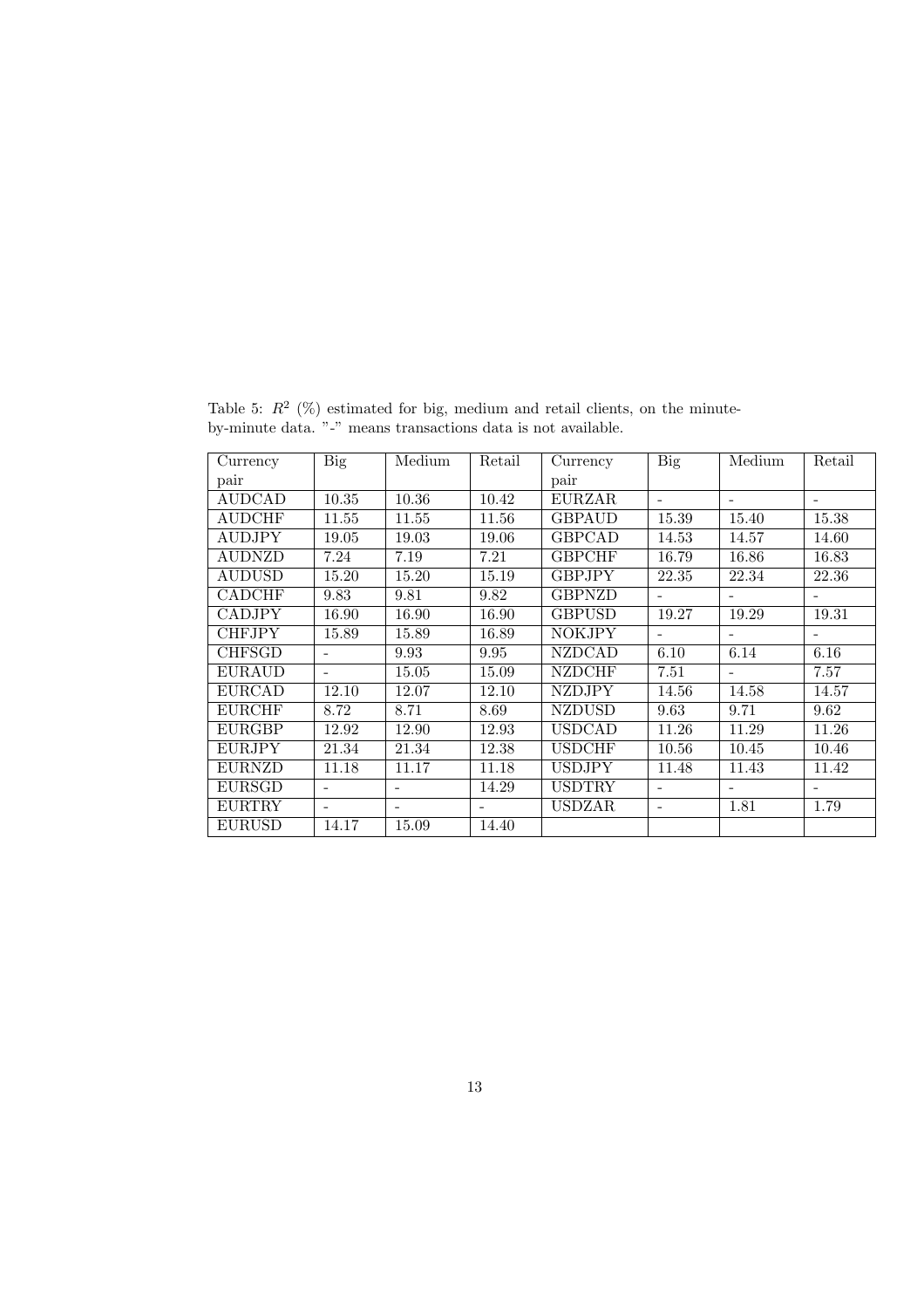Using the alternative order flow, we assume that the market makers base their price estimation taking into account the pending orders. Thus the pending orders are considered when they are placed and become known to the market maker, instead of the moment real money are committed into the trading operation.

The results of the estimation using the alternative order flow gave exactly the same coefficients and coefficients of determination as the initial model using the order flow for instant execution positions only.

#### 1.3 Other Models for Forex Market and Special Cases

After having discussed both macro and micro approach to modeling the exchange rates dynamics, it is important to note that these two model types are not incompatible. In is typically assumed for macro approach that all the relevant information is publicly known and is reflected in current market prices. If any of these assumptions is relaxed, the order flow does explain a part of the exchange rates variations.

On the other hand, the micro approach does not claim the macro fundamentals do not define exchange rates. It rather says the order flow is more dynamic and forecasts those fluctuations better. The flow of orders merely reflects the belief of market participants materialized in form of their real money put into play.

A core distinction between the two approaches is the role of trades in price determination.

Fundamentals have little to no importance for intraday trading, and that the exchange rates are too much more volatile than any fundamental. As a remedy to that situation, a hybrid model, taking into account both short term and long term variations, was proposed by [8]. The model has the following form:

$$
\delta P_t = f(i, m, z) + g(X, I, Z) + \varepsilon_t,\tag{9}
$$

where

- $f(i, m, z)$  is the macro component of the model,
- $g(X, I, Z)$  is the micro component of the model,
- $\bullet$  *i* nominal interest rates,
- $m$  money supply,
- $\bullet$  *z* other macro determinants,
- $X$  order flow.
- $\bullet$  *I* dealer's net positions,
- $\bullet$   $Z$  other micro determinants.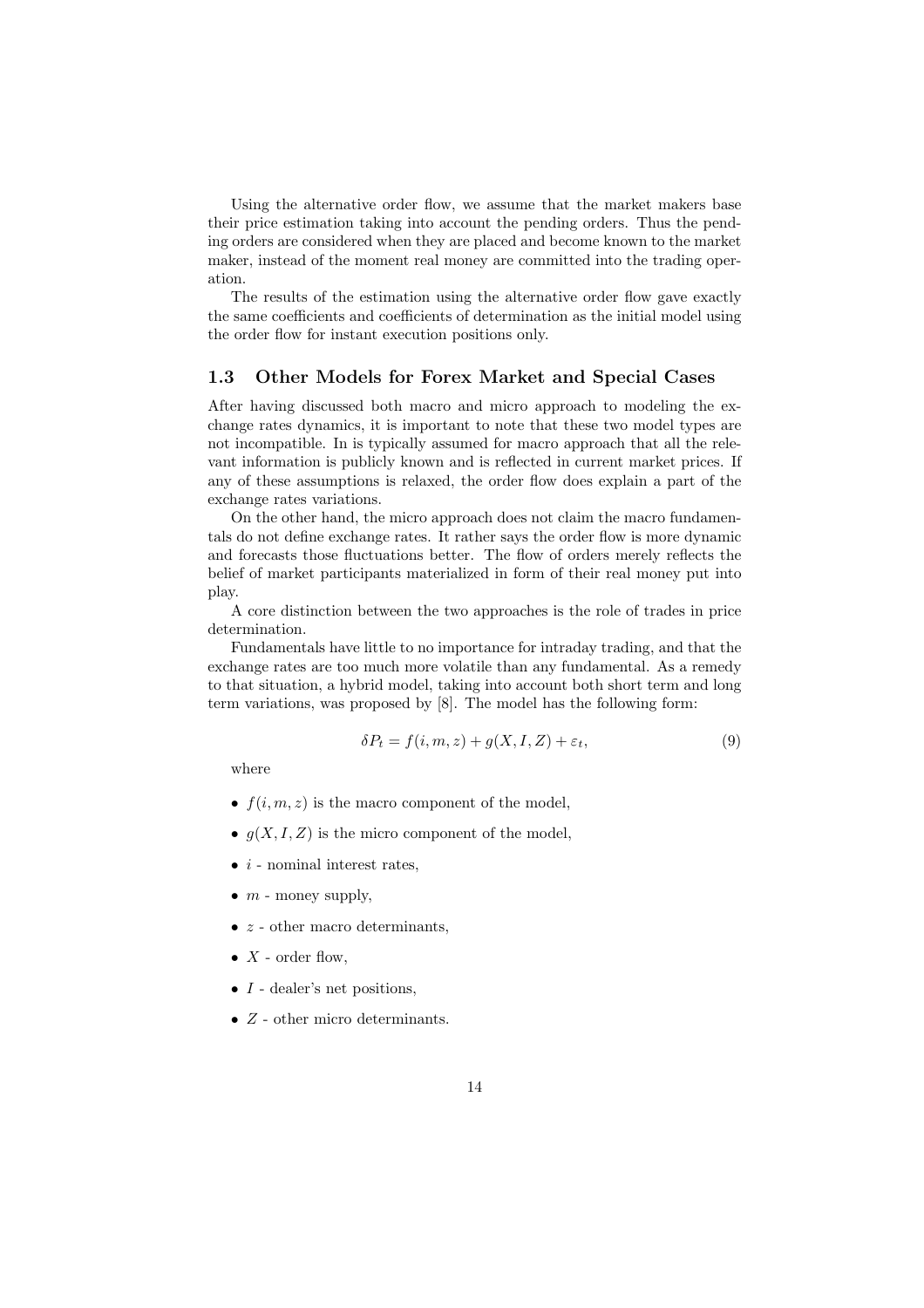#### 1.4 Portfolio Shifts Model

Macro models are typically estimated on a monthly frequency data and have the form

$$
\Delta p_t = f(\Delta i, \Delta m, \ldots) + \varepsilon_t,\tag{10}
$$

where

- $\Delta p_t$  is the change in the log nominal exchange rate of the month,
- $\Delta i$  is the change in domestic and foreign interest rates i,
- $\Delta m$  is the change of money supply over the month,
- $\varepsilon_t$  is the residual.

In this model, there is no place for the order flow in determining the price, any of its effects would be absorbed by the residual  $\varepsilon_t$ .

Micro approach generally leads to the following form of the model

$$
\Delta p_t = g(\Delta x, \Delta I, \ldots) + \nu_t,\tag{11}
$$

where

- $\Delta p_t$  is the rate change over two transactions,
- $\Delta x$  is the change in order flow,
- $\Delta I$  change in the net dealer position,
- $\nu_t$  is the residual.

Lyons and Evans [5] propose a new model which combines both macro and micro approach:

$$
\Delta p_t = f(\Delta i, \ldots) + g(\Delta x, \ldots) + \eta_t. \tag{12}
$$

The main difficulty in using this model is that the macro part of it is usually estimated based on monthly data, while the micro-part is often determined on high-frequent values - daily, hourly or even tick-by-tick. A fair and meaningful trade-off can be using daily data for both macro and micro variables, getting more frequent data for the first and aggregating the latter.

The two processes assumed in the portfolio shifts models are the following:

- As a portfolio shift occurs, it is not publicly known. It is manifested in orders on the forex market, the initial volume of which goes through market makers and then are completed by inter-dealer operations. The market learns about the shift by observing these operations.
- The shift is important enough to move the market price.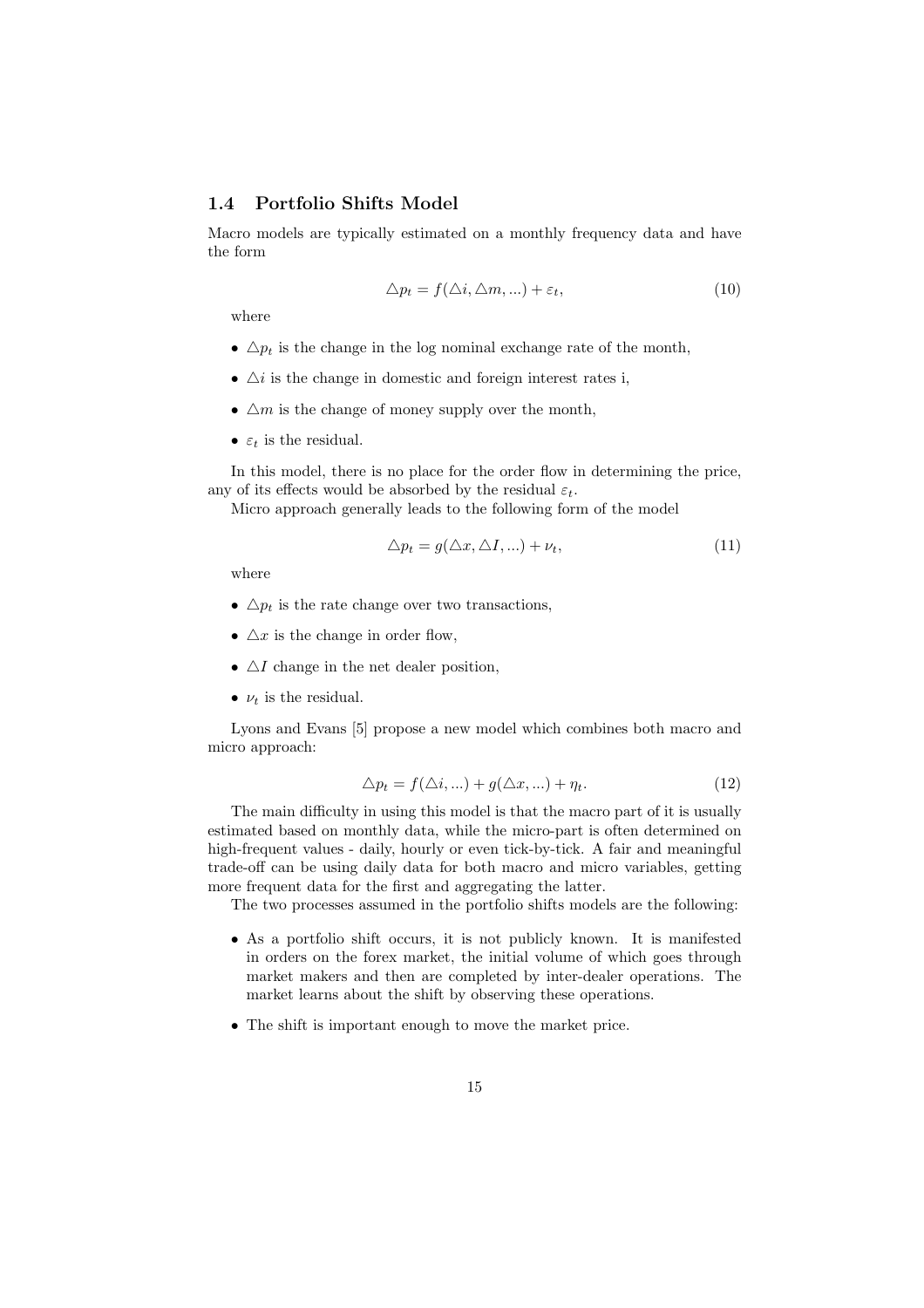If the demand is perfectly elastic, then currencies are perfect substitutes and the Portfolio Shifts model approaches the Portfolio Balance model. But in the opposite case the portfolio shifts model is different. It has a constant asset supply and defines demand components - driven by public and non-public information. The later is reflected by portfolio shifts.

Lyons and Evans [5] estimate the Portfolio Shifts model in the following form:

$$
\Delta P_t = r_t + \lambda \Delta x_t,\tag{13}
$$

or

$$
\Delta P_t = \beta_1 \Delta (i_t - t_t^*) + \beta_2 \Delta x_t + \eta_t \tag{14}
$$

where

- $\Delta P_t$  is the change of the price between periods  $t 1$  and t,
- $r_t$  is the public information increment,
- $\lambda$  is a positive constant,
- $\Delta x_t$  is the order flow,
- $i_t$  is nominal dollar interest rate,
- $i_t^*$  is nominal non dollar interest rate,
- $\beta_1$ ,  $\beta_2$  are parameters,
- $\eta_t$  is the residual.

Tests show that this model produces better than random-walk results for both in-sample and out-of-sample data, the forecasting being more precise over shorter period of time (39 days) rather than for a longer period of 89 days.

#### 1.5 Evidence of the Portfolio Shifts Model

To test if the Portfolio Shifts Models is applicable to the Foreign Exchange, we estimate the following equation

$$
\triangle s_{t+1} = b + \sum_{j=0}^{6} a_j \sum_{i=0}^{6} x_{j+i,t}^{DIS} + \sum_{j=0}^{6} c_j \triangle s_{t-j} + dr_t + e_{t+1},
$$
 (15)

Overnight LIBOR rates announced daily, taken from www.dowjonesclose.com/liborrates.html, state of 29th June 2009, are taken for the values of the public information  $r_t$ . The iterative estimation was done in the same way as in the previous chapter. The table 6 allows for comparison of the  $R^2$  between Orders Flow model and Portfolio Shifts model.

It can be observed that the addition of the macro economic variable does consistently improve the quality of modeling.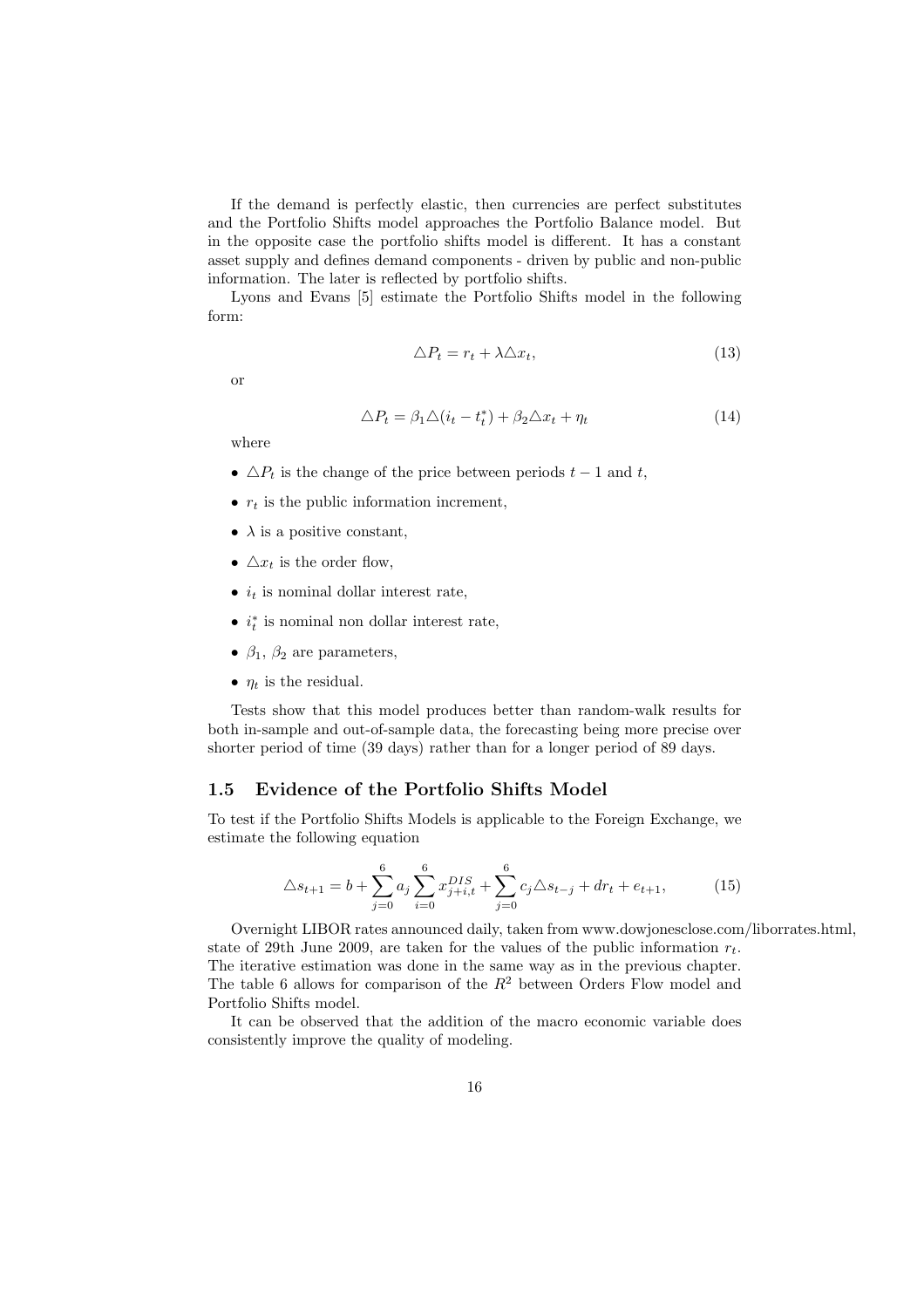| Currency      | $\overline{R^2}$ Port- | $\,R^2$<br>$Or-$ | Currency      | $R^2$ Port- | $\overline{R^2}$<br>Or- |
|---------------|------------------------|------------------|---------------|-------------|-------------------------|
| pair          | folio                  | ders             | pair          | folio       | ders                    |
|               | Shifts, %              | Flow, $%$        |               | Shifts, %   | Flow, $%$               |
| <b>AUDCAD</b> | 22.23                  | 20.24            | EURZAR        | 34.00       | 33.87                   |
| <b>AUDCHF</b> | 46.17                  | 45.55            | <b>GBPAUD</b> | 35.84       | 35.84                   |
| AUDJPY        | 26.31                  | 25.69            | <b>GBPCAD</b> | 27.13       | 25.89                   |
| <b>AUDNZD</b> | 42.67                  | 35.84            | <b>GBPCHF</b> | 43.89       | 43.89                   |
| AUDUSD        | 25.04                  | 24.69            | <b>GBPJPY</b> | 39.37       | 38.24                   |
| CADCHF        | 29.25                  | 29.24            | <b>GBPNZD</b> | 39.51       | 36.63                   |
| CADJPY        | 35.05                  | 34.64            | <b>GBPUSD</b> | 46.38       | 45.56                   |
| <b>CHFJPY</b> | 25.15                  | 25.15            | <b>NOKJPY</b> | 46.69       | 46.96                   |
| <b>CHFSGD</b> | 43.79                  | 43.62            | NZDCAD        | 31.87       | 29.79                   |
| EURAUD        | 16.07                  | 15.95            | <b>NZDCHF</b> | 49.10       | 37.22                   |
| <b>EURCAD</b> | 19.85                  | 19.66            | <b>NZDJPY</b> | 28.17       | 23.39                   |
| <b>EURCHF</b> | 49.55                  | 45.21            | <b>NZDUSD</b> | 31.58       | 28.63                   |
| <b>EURGBP</b> | 35.44                  | 35.31            | <b>USDCAD</b> | 31.44       | 31.23                   |
| EURJPY        | 30.43                  | 29.22            | <b>USDCHF</b> | 33.04       | 32.95                   |
| EURNZD        | 31.84                  | 25.44            | <b>USDJPY</b> | 29.73       | 29.48                   |
| <b>EURSGD</b> | 36.90                  | 36.88            | USDTRY        | 42.71       | 40.17                   |
| <b>EURTRY</b> | 27.95                  | 27.48            | USDZAR.       | 75.08       | 64.26                   |
| <b>EURUSD</b> | 43.73                  | 43.53            |               |             |                         |

Table 6: Orders Flow model and Portfolio Shifts model estimated on daily data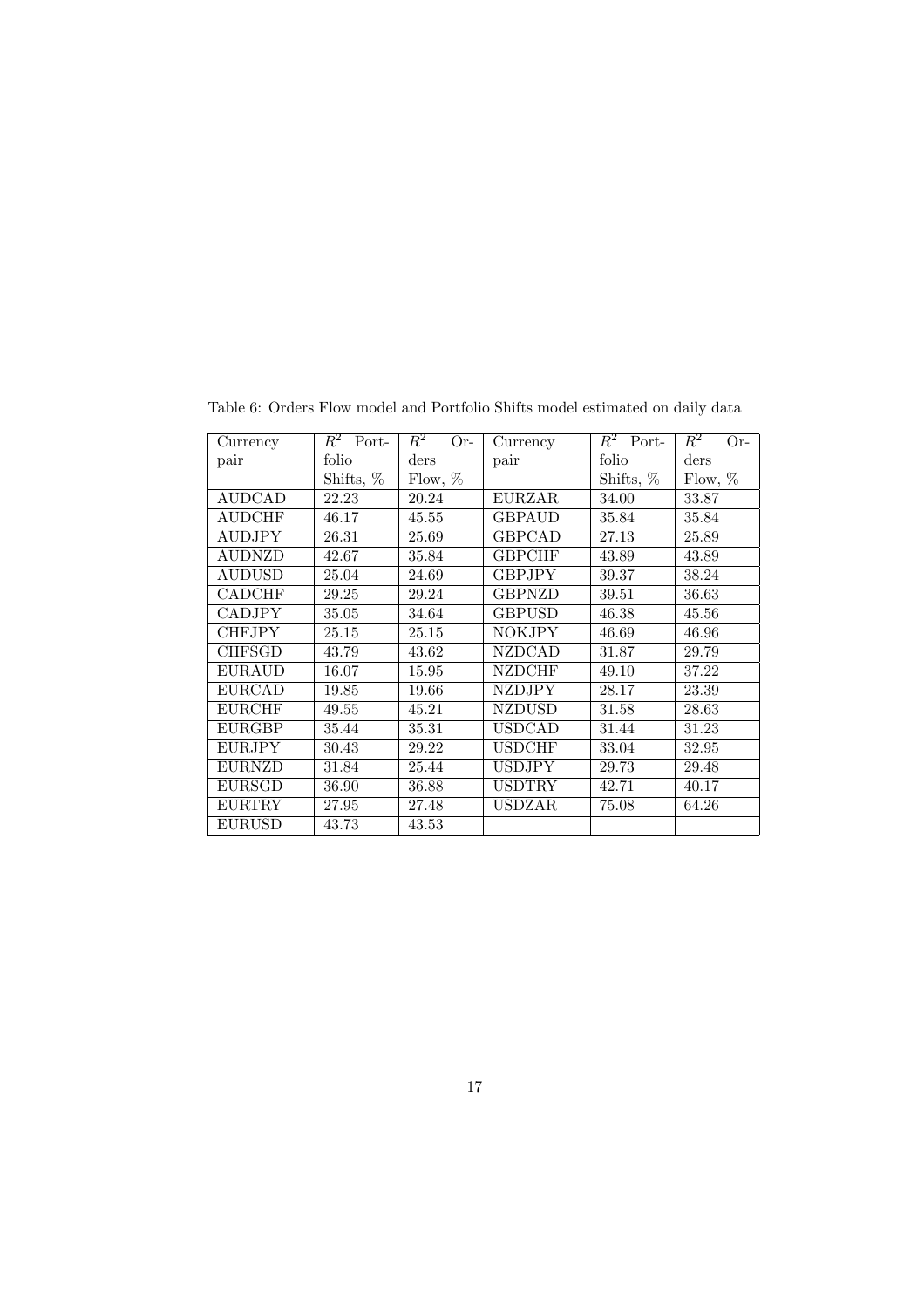#### 1.6 Hybrid Models

Any of the presented models are not necessarily and strictly used in the presented form only. They can contribute to one another. For example, Medeiros [1] suggested a hybrid model by including to the basic Evans-Lyons model [5] additional variables representing a country-risk premium. Tests performed on the Brazilian foreign exchange market showed data, showed that the model had a good  $R^2$ , which was further improved by a GARCH estimation.

# 2 New Model for Forex Intraday Trading

As a conclusion of the performed study, a new model is to be presented. It takes into account every test performed all over the study as a building block towards an improved model for high frequency foreign exchange modeling.

#### 2.1 Framework

Below is the summary of main the findings made and a description of the framework for the new model.

- 1. Market participants. While taking into account the activity of all market participants, the target "users" of the developed model are active traders aiming speculative profit on the foreign exchange market, as well as brokerage companies and market makers.
- 2. Trading Mechanisms. It is assumed that no regulatory restrictions apply to trading. Transactions are done electronically by traders via brokerage companies and market makers. The electronic transmission of information is assumed to be immediate. No additional delay is present in case of trading via an intermediary broker.
- 3. Trade Instructions. Traders use immediate execution and pending orders on any available currency pair. Price for immediate execution has to be specified, i.e. there are no requests on "best possible" price.
- 4. Market Efficiency. The market is not efficient in strong and semi-strong form. Interest rate parity does not hold at all times. Carry trades are not consistently profitable. Market showed to be efficient in a weak form on minute data.
- 5. Liquidity. No major market crashes are happening. Major and small news announcements are coming regularly. The market liquidity is high and does not change depending if regional equity trading sessions is being active or not. The market liquidity does not change around the news announcements.
- 6. Volatility and Risk Premia. Volatility is appropriately measured by the Expected Tail Loss, as well as by the R-ratio. It changes over time.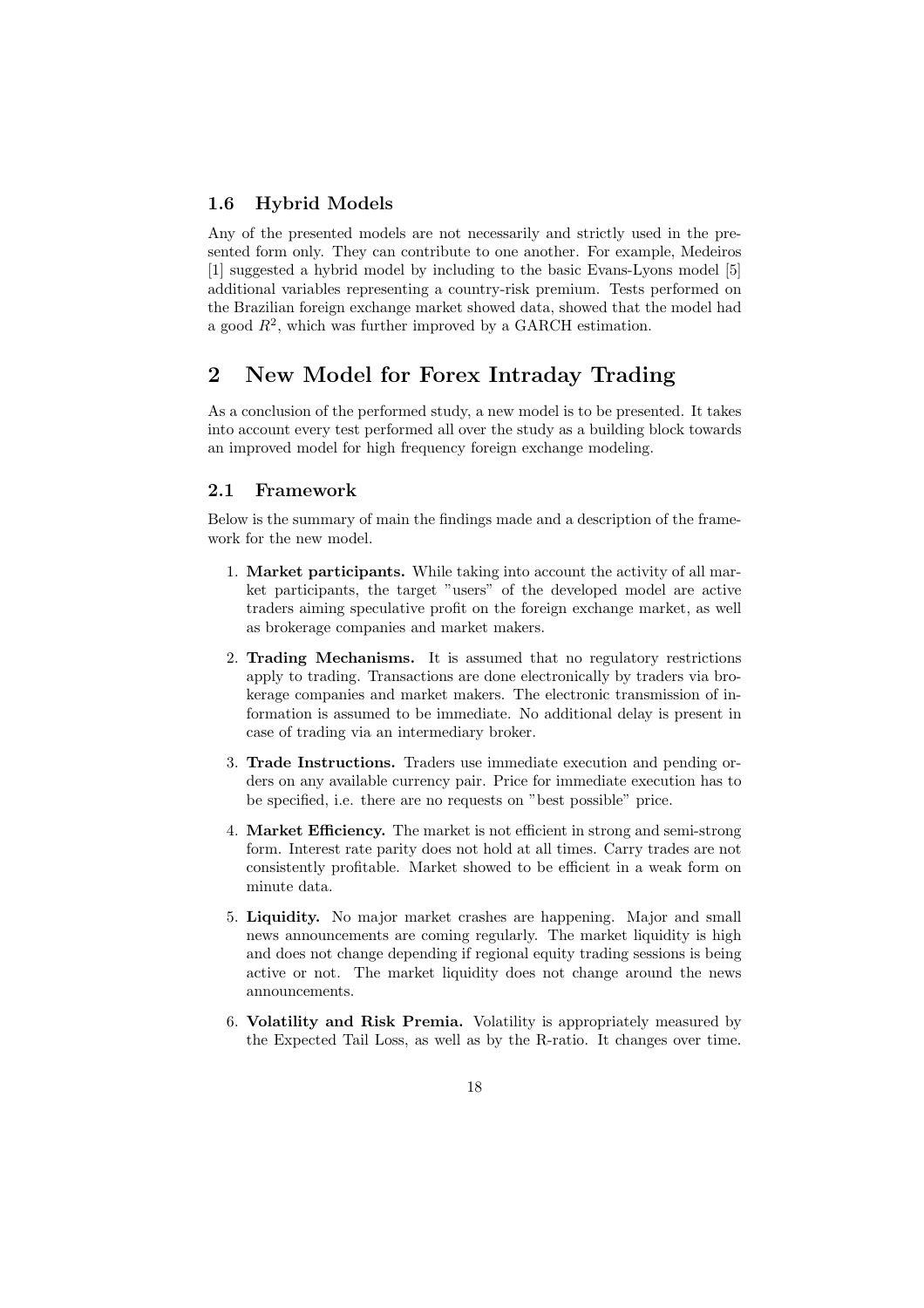Traders are risk averse. No evidence of hot potato trading was found. Volatility was found to be increased during the first and the last 30 minutes of either regional equity trading session. Foreign Exchange Market does not display fractal properties. Trading short term on higher frequency information is generally more risk than trading over long term.

- 7. Trading Costs. Trading costs are not negligible and are supposed to be incorporated in the spread. No other fee are applied.
- 8. Technical Analysis. As the market is shown to be efficient in a weak form, the technical analysis cannot provide consistently accurate prediction.
- 9. Fundamental Analysis and Trading Psychology. Fundamental analysis is susceptible to provide correct predictions. Certain industries are susceptible to move the currency exchange rates. Market prices are influenced by human behavior, in particular the overreactions.
- 10. Applicability of Equity Market Models to the Foreign Exchange Market. Equity models are generally not applicable to forex market as is, but can provide ideas and econometric tools.
- 11. Macro Based Models. Models based on macro fundamentals alone fail to explain the forex intraday market movements. The simple intuition behind is that macro fundamentals do not generally change during the day, while prices are moving permanently.
- 12. Models for Forex Market Microstructure. Models for market microstructure, in particular the model of orders flow, most appropriately explain the market behavior, comparing to other studied models:
	- Introduction of previous values of price changes (adding an  $AR(n)$ ) part) improves the coefficient of determination.
	- Model is appropriate for the out-of-sample forecast.
	- Predicting power of the order flow does not change depending on the financial size of traders generating this order flow.
	- $\bullet$   $\alpha$ -stable distribution is appropriate to model the behavior of residuals.
	- Ceteris paribus, the quality of the model decreases as the data frequency increases.
	- Addition of macro fundamentals to build a hybrid model improves the forecasting ability of a model.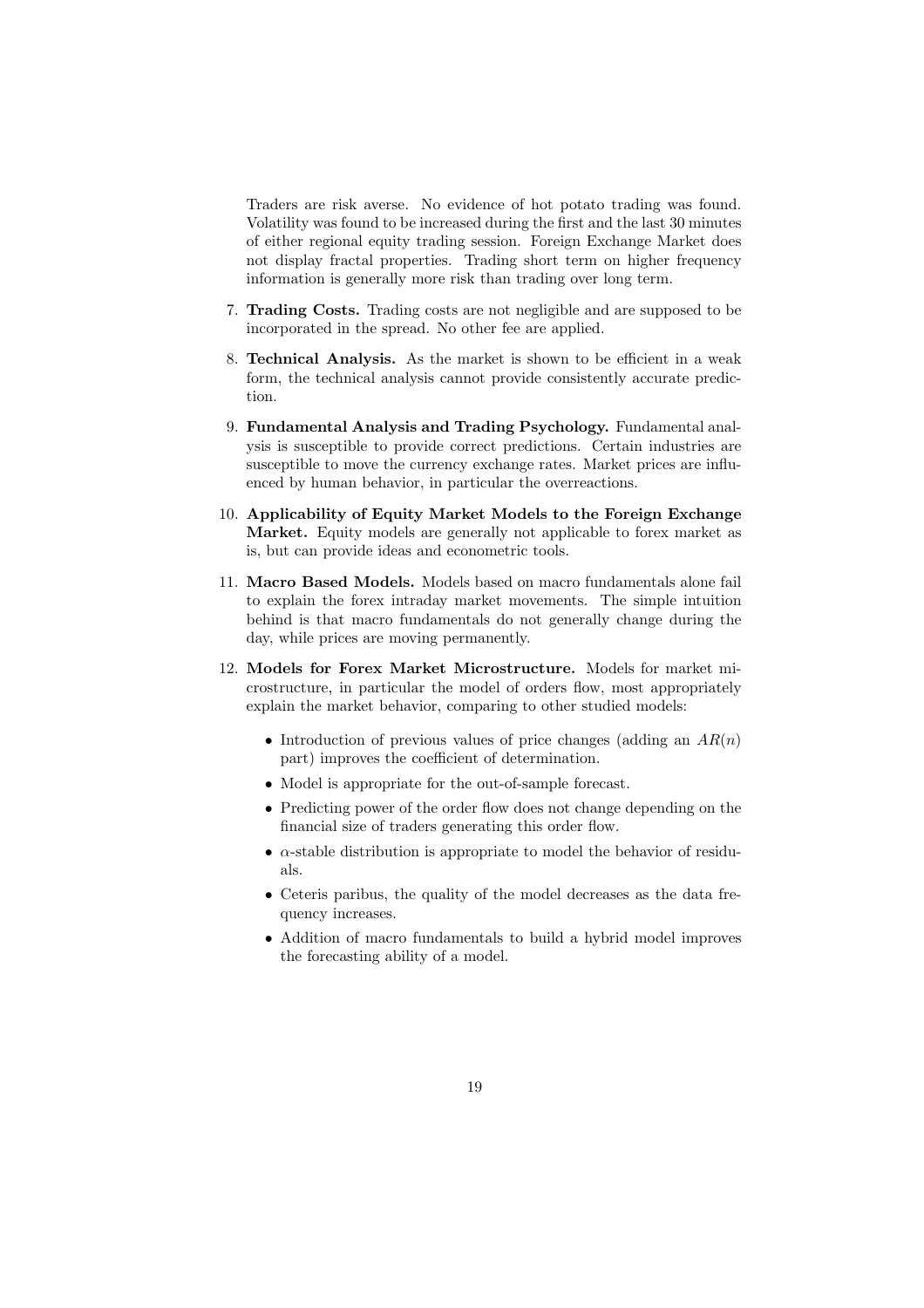#### 2.2 New model

Taking into account the considerations above, we start the construction of the new model based on the basic order flow model. In order to account for volatility clustering, i.e. when periods of high volatility are usually followed by other periods of high volatility, GARCH approach is to be used.

Next, we have seen that the addition of a macro fundamental improves the quality of the model. We include the overnight interest rate, as it both reflects the a macro characteristic of the economy and a part of the trading costs.

The data chosen for modeling should usually match the trading time horizon. However, as it was shown, the forecasting power of a model decreases as the data frequency increases. We thus decide to include a lower frequency data into equation. From the market standpoint, this decision is confirmed by the practice, when traders usually require that data on several time frames agree on the expected direction of the market, before they engage in a trading transaction.

Technically, we observed that series showed heavy tails. To account for this data specification, we admit the residuals follow an  $\alpha$ -stable distribution ([9],  $[10], [11]$ .

Finally, for the best fit, instead of a simple linear regression, we a looking for a more complex relationship in a spline form  $([?, [?]).$ 

$$
\triangle P_{t+1} = \alpha_0 + \sum_{j=0}^{k} \alpha_{1j} \triangle P_{t-j} + \sum_{j=0}^{l} \alpha_{2j} \triangle P_{t-j}^l + \sum_{j=0}^{m} \alpha_{3j} r_t + \alpha_4 i + \varepsilon_t, \quad (16)
$$

and

$$
\sigma_t^2 = \beta_0 + \sum_{j=1}^p \beta_{1j} \varepsilon_{t-j}^2 + \sum_{j=1}^q \beta_{2j} \sigma_{t-j}^2, \qquad (17)
$$

where

- $\Delta P_t$  price change in the moment t,
- $\Delta P_t^l$  price change in the moment t, on a lower frequency time frame,
- $r_t$  order flow,
- $\bullet$  *i* interest rates.
- $\alpha_i$  parameters.

The distribution of residuals, i.e. the unexplained part of the price changes, can be approximated by an  $\alpha$ -stable distribution. Due to extremely high market liquidity, the model will also stay valid for news announcements periods.

The purpose of the research is not only to develop a model, but also to make this model usable for everyday live trading. The order flow used in the model above is not known to most traders on the market such as speculators or hedged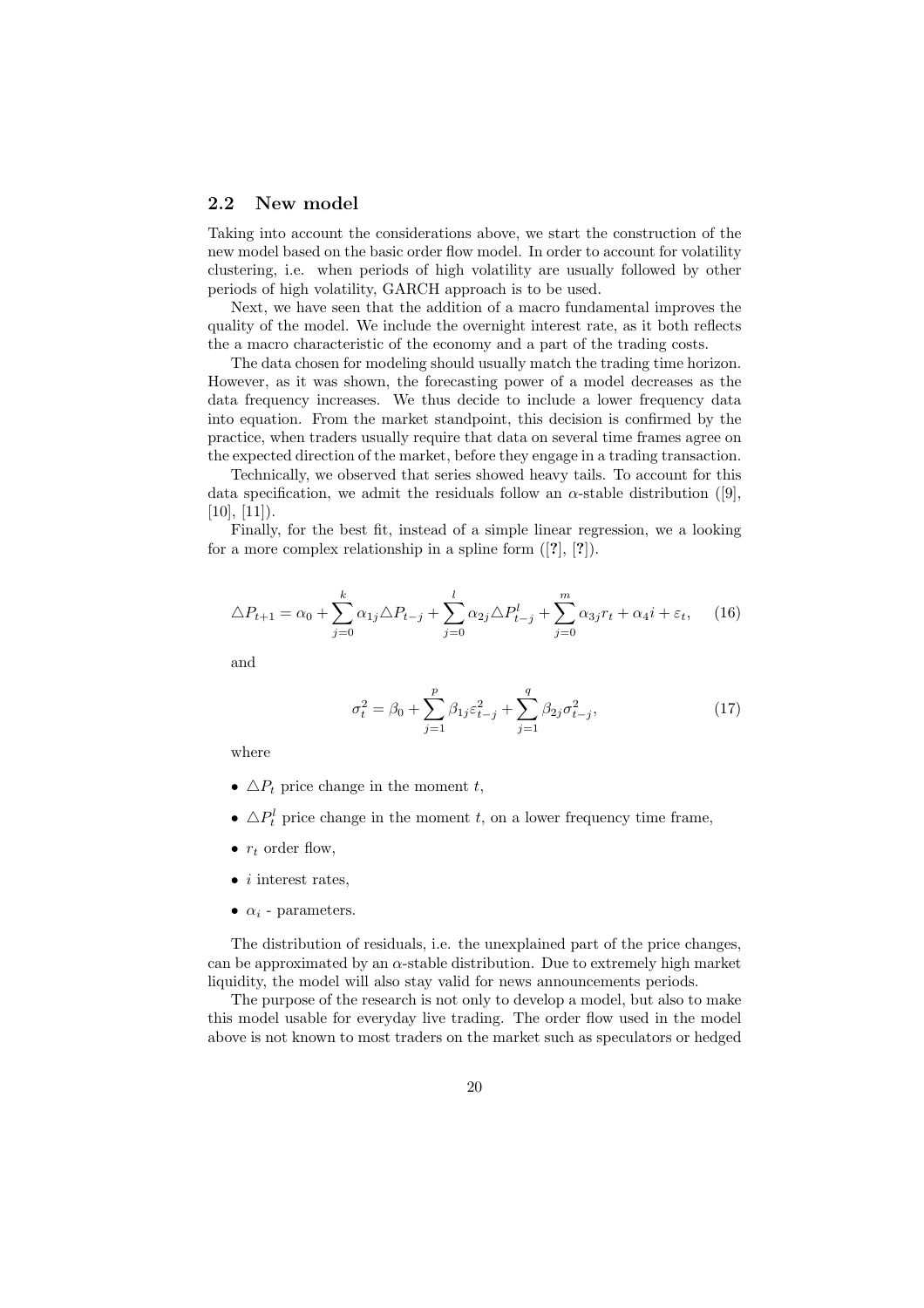in interest arbitrageurs. However the order flow is positively correlated with the market liquidity, which can on its turn be reflected by the number of price ticks arriving in each particular moment of time. The model suggested for this group of market participants is the following:

$$
\triangle P_{t+1} = \alpha_0 + \sum_{j=0}^{k} \alpha_{1j} \triangle P_{t-j} + \sum_{j=0}^{l} \alpha_{2j} \triangle P_{t-j}^l + \sum_{j=0}^{m} \alpha_{3j} v_t + \alpha_4 i + \varepsilon_t, \quad (18)
$$

and

$$
\sigma_t^2 = \beta_0 + \sum_{j=1}^p \beta_{1j} \varepsilon_{t-j}^2 + \sum_{j=1}^q \beta_{2j} \sigma_{t-j}^2, \qquad (19)
$$

where  $v_t$  is the number of price ticks in the period  $t$ 

## 2.3 Evidence of the New Model

The new model is being estimated in three steps:

- 1. Apply the Multivariate Adaptive Regression Splines (MARS) to the first equation of the model.
- 2. Estimate the residuals using  $GARCH(p, q)$ .
- 3. Estimate the parameters of  $\alpha$ -stable distribution of residual errors using McCulloch or any other method.

The "market makers' model" is estimated on the minute data over the last three months from 1st March 2009 till 31st May 2009. As a lower frequency time frame, hourly data is selected. To demonstrate that the model keeps the  $R^2$  on the same level also for the out-of-sample data, tick-by-tick data between 1st and 15th of June 2009 is used. Same estimations are repeated for the "traders' model" with the same results in terms of quality of modeling.

There are three very positive results out of testing this model:

- The model for market makers having the private information about the order flow is as good as the model for traders observing the price volatility.
- This model outperforms all the previously tested models on the minute data.
- The out-of-sample performance of the model is as good as its in-sample performace.

One more observation about the model worth being mentioned here. As the equation was estimated, the MARS regression provides the analysis of impact of each independent variable on the dependent variable. Several typical charts describing this impact are presented on the figure 3.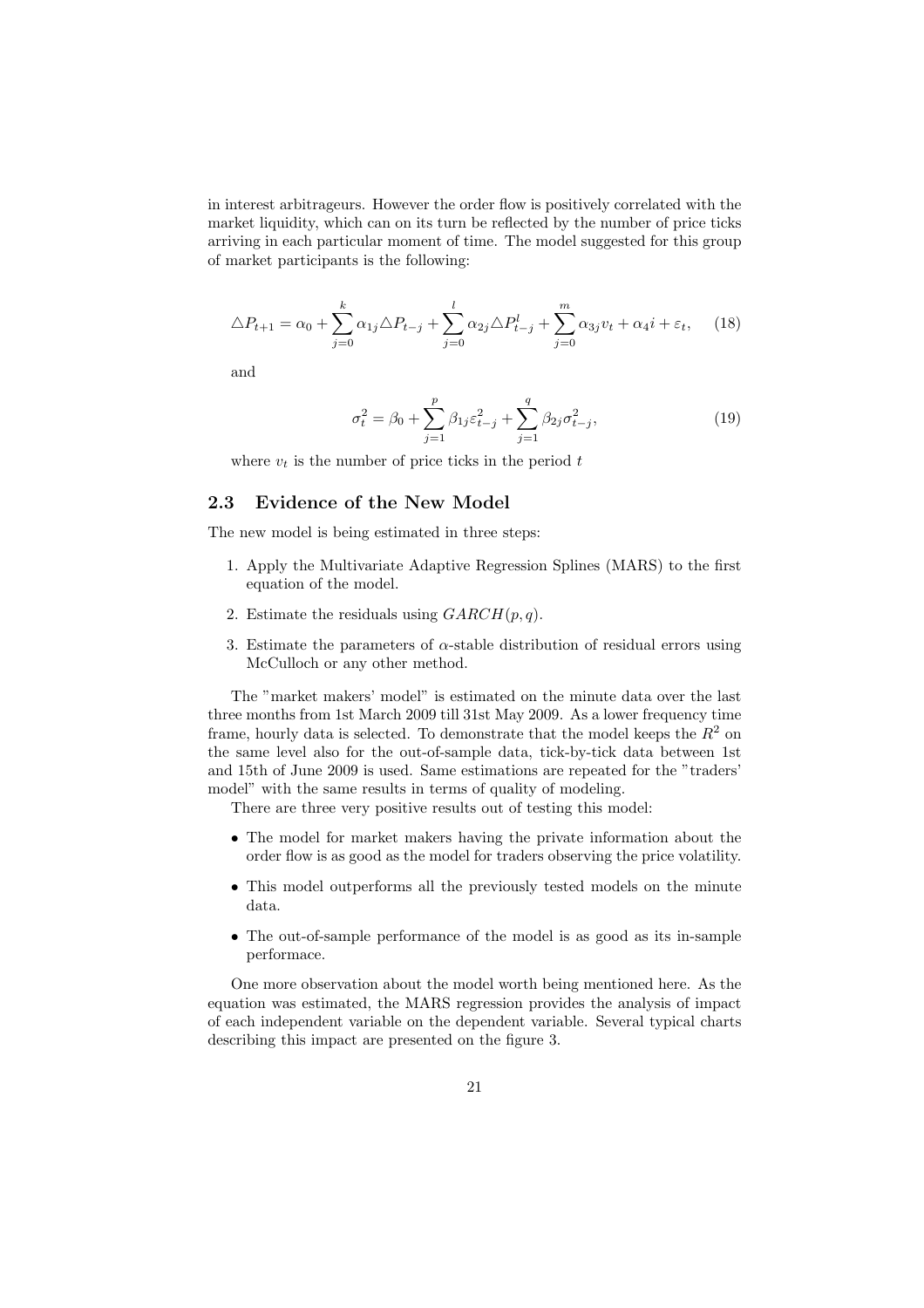

Figure 3: Influence of independent variables on the dependent variable in the new model for intraday trading.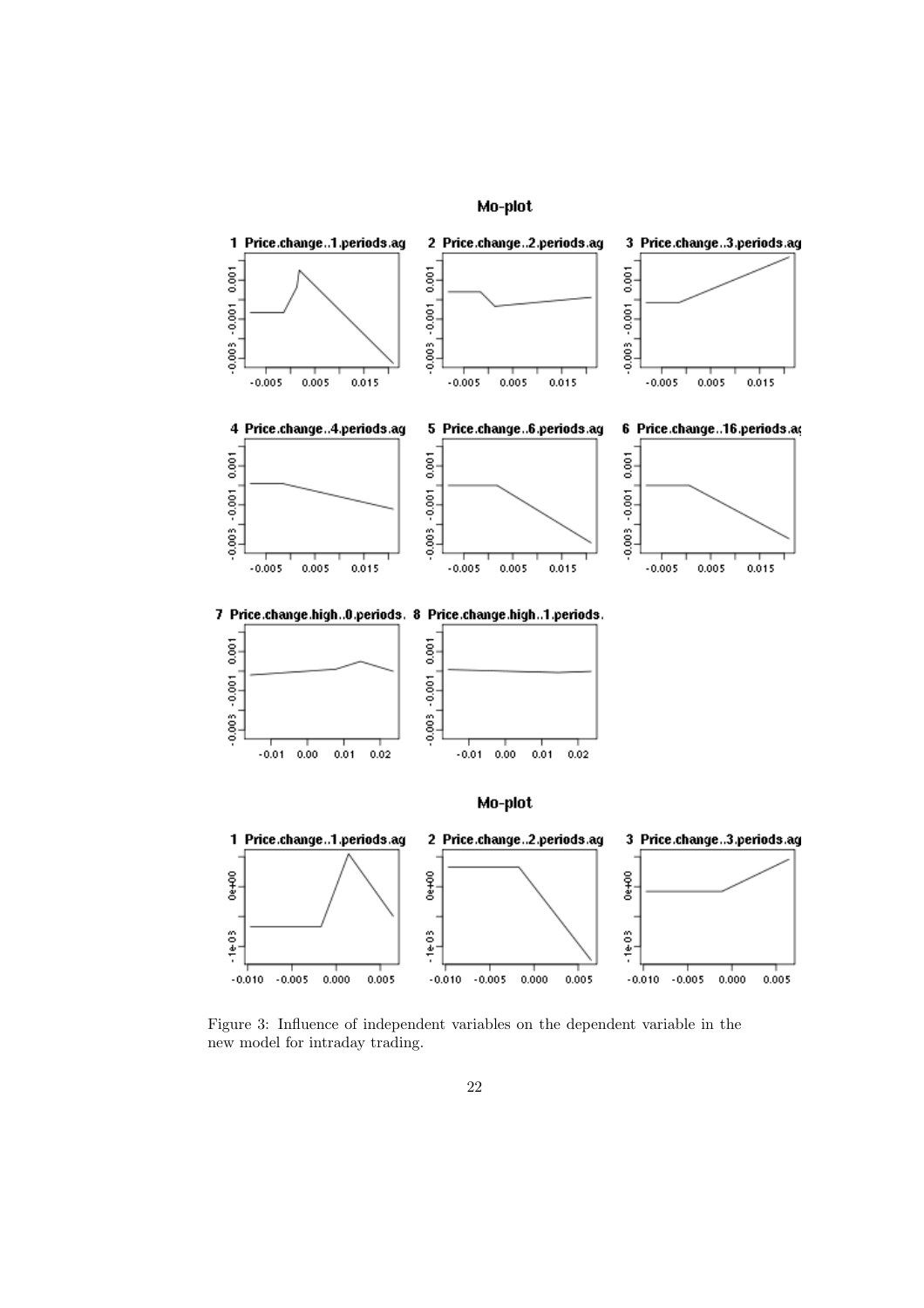|                           |  |  |  |  | Table 7: $R^2$ of the estimated new "market makers" models, in-sample and |  |
|---------------------------|--|--|--|--|---------------------------------------------------------------------------|--|
| out-of-sample data, in %. |  |  |  |  |                                                                           |  |

| Currency      | $\overline{R^2}$ , | $\overline{R^2}$ , out- | Currency      | $R^2$ ,                  | $R^2$ , out- |
|---------------|--------------------|-------------------------|---------------|--------------------------|--------------|
| pair          | in-sample          | of-sample               | pair          | in-sample                | of-sample    |
| <b>AUDCAD</b> | 10.96              | 13.04                   | <b>EURZAR</b> | $\overline{\phantom{a}}$ |              |
| <b>AUDCHF</b> | 13.48              | 16.97                   | <b>GBPAUD</b> | 15.37                    | 17.20        |
| AUDJPY        | 20.08              | 20.52                   | <b>GBPCAD</b> | 13.98                    | 16.71        |
| <b>AUDNZD</b> | 7.59               | 7.81                    | <b>GBPCHF</b> | 18.64                    | 19.02        |
| AUDUSD        | 16.53              | 17.80                   | <b>GBPJPY</b> | 23.35                    | 22.18        |
| <b>CADCHF</b> | 12.67              | 15.67                   | <b>GBPNZD</b> |                          |              |
| CADJPY        | 18.28              | 20.59                   | <b>GBPUSD</b> | 21.17                    | 19.81        |
| <b>CHFJPY</b> | 17.29              | 18.34                   | <b>NOKJPY</b> |                          |              |
| <b>CHFSGD</b> | 9.48               | 11.97                   | <b>NZDCAD</b> | 18.18                    | 1.78         |
| EURAUD        | 16.11              | 16.04                   | <b>NZDCHF</b> | 10.39                    | 8.69         |
| <b>EURCAD</b> | 14.20              | 15.36                   | <b>NZDJPY</b> | 15.58                    | 17.18        |
| <b>EURCHF</b> | 13.37              | 15.56                   | <b>NZDUSD</b> | 10.14                    | 11.98        |
| <b>EURGBP</b> | 14.83              | 15.32                   | <b>USDCAD</b> | 14.15                    | 18.81        |
| <b>EURJPY</b> | 22.48              | 21.95                   | <b>USDCHF</b> | 15.88                    | 22.19        |
| <b>EURNZD</b> | 12.10              | 14.23                   | <b>USDJPY</b> | 15.79                    | 8.66         |
| <b>EURSGD</b> | 13.70              | 15.82                   | <b>USDTRY</b> |                          |              |
| <b>EURTRY</b> |                    |                         | USDZAR        | 64.26                    |              |
| <b>EURUSD</b> | 18.89              | 23.70                   |               |                          |              |

As can be observed, the previous changes in price have the influence on the current change in price most of time only in their second part. In other words, increases in previous changes in price have more impact on the present change in price, than the decreases of them. This relationship has not been explored in details so far, but it is definitely another interesting research topic.

# 3 Concluding remarks

Step-by-step exploring and testing different aspects of the spot foreign exchange market, this research proposed a new model describing exchange rates, intended for intraday trading.

Two variants of this model were developed: one for market makers observing the order flow, one for traders who do not have this information. Both variants of the model have the same modeling quality, which is as good in-sample as out-of-sample. The  $R^2$  of this model is higher than the  $R^2$  of any other model tested here on the minute data.

Finally, some open questions provide room and ideas for further researched. In particular, the predicting power of the model can be further improved. Also, the observed asymetric influence in positive and negative changes in previous observed price innovations is to be explored further.